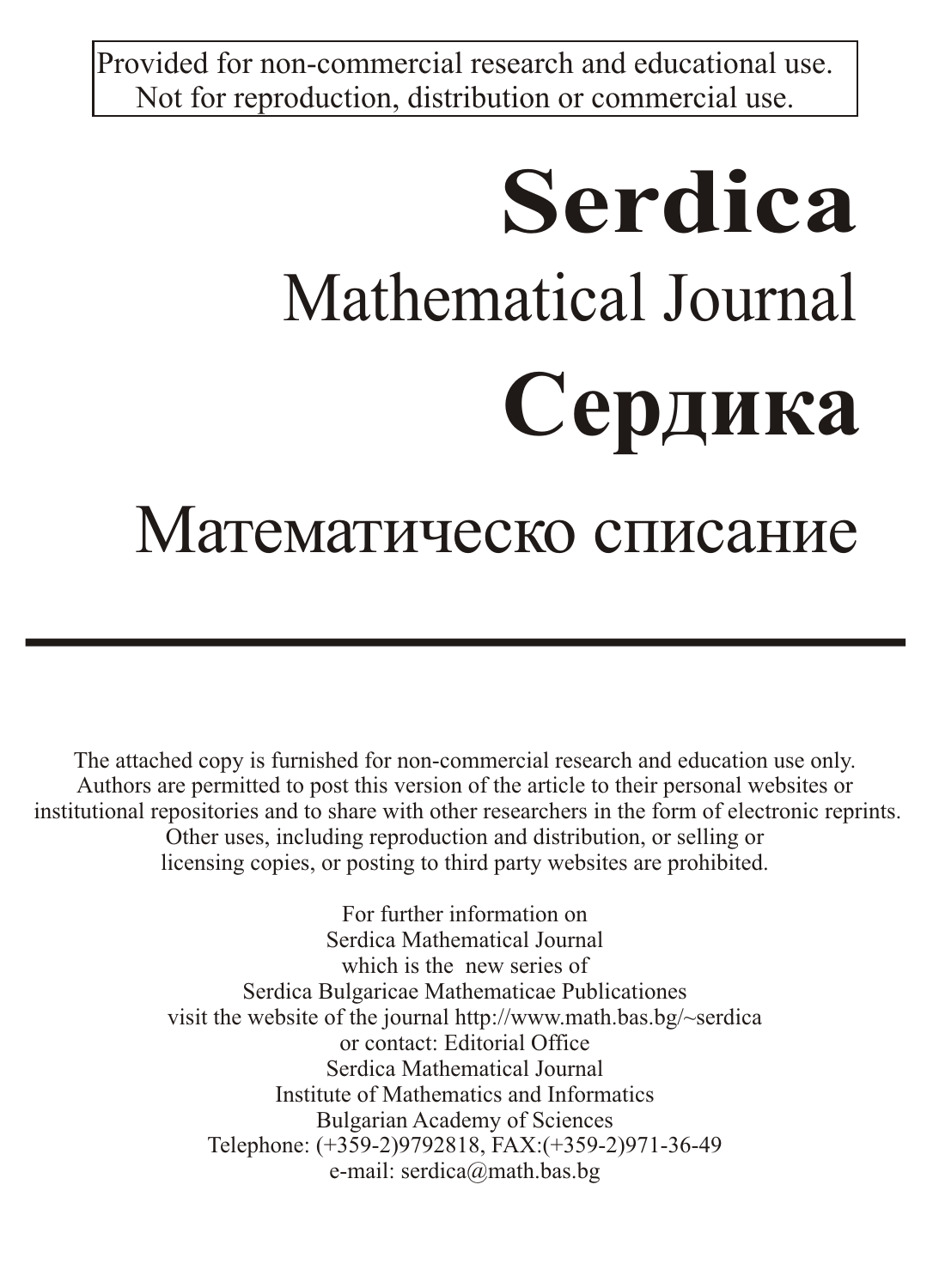Serdica Math. J. 41 (2015), 493-512 Serdica

Mathematical Journal

Bulgarian Academy of Sciences Institute of Mathematics and Informatics

## HARDY-TYPE INEQUALITIES WITH WEIGHTS

Alexander Fabricant, Nikolai Kutev, Tsviatko Rangelov

*Communicated by I. D. Iliev*

Abstract. Hardy-type inequality with weights is derived in abstract form. Particular cases are presented to demonstrate the applicability of the method and to show generalizations of existing results. Sharpness of inequalities is proved and the results are illustrated with several examples.

Introduction. The aim of this paper is to prove new Hardy–type inequalities with weights. Let  $\Omega$  be a bounded domain,  $\Omega \subset R^n$ ,  $n \geq 1$  with a boundary  $\partial\Omega \in C^1$ . Suppose that f is a vector function defined in  $\Omega$ ,  $|f| \neq 0$ and with components  $f_i \in C^1(\Omega)$ ,  $i = 1, ..., n$ . Let  $p > 1$  and assume there exist in  $\Omega$  functions  $v > 0$ ,  $v^{1-p} \in L^1(\Omega)$  and  $w \ge 0$  such that

(1) 
$$
-\operatorname{div} f - (p-1)v|f|^{p'} \geq w, \text{ in } \Omega,
$$

where  $\frac{1}{p} + \frac{1}{p'}$  $\frac{1}{p'} = 1$ . Let  $\partial\Omega$  be divided into two parts  $\partial\Omega = \Gamma_-\cup\Gamma_+$ , where  $\Gamma_{-} = \{x \in \partial\Omega : \langle f, \nu \rangle < 0\}, \quad \Gamma_{+} = \{x \in \partial\Omega : \langle f, \nu \rangle \geq 0\}.$ 

<sup>2010</sup> Mathematics Subject Classification: 26D10.

Key words: Hardy inequality, weights, sharp estimates.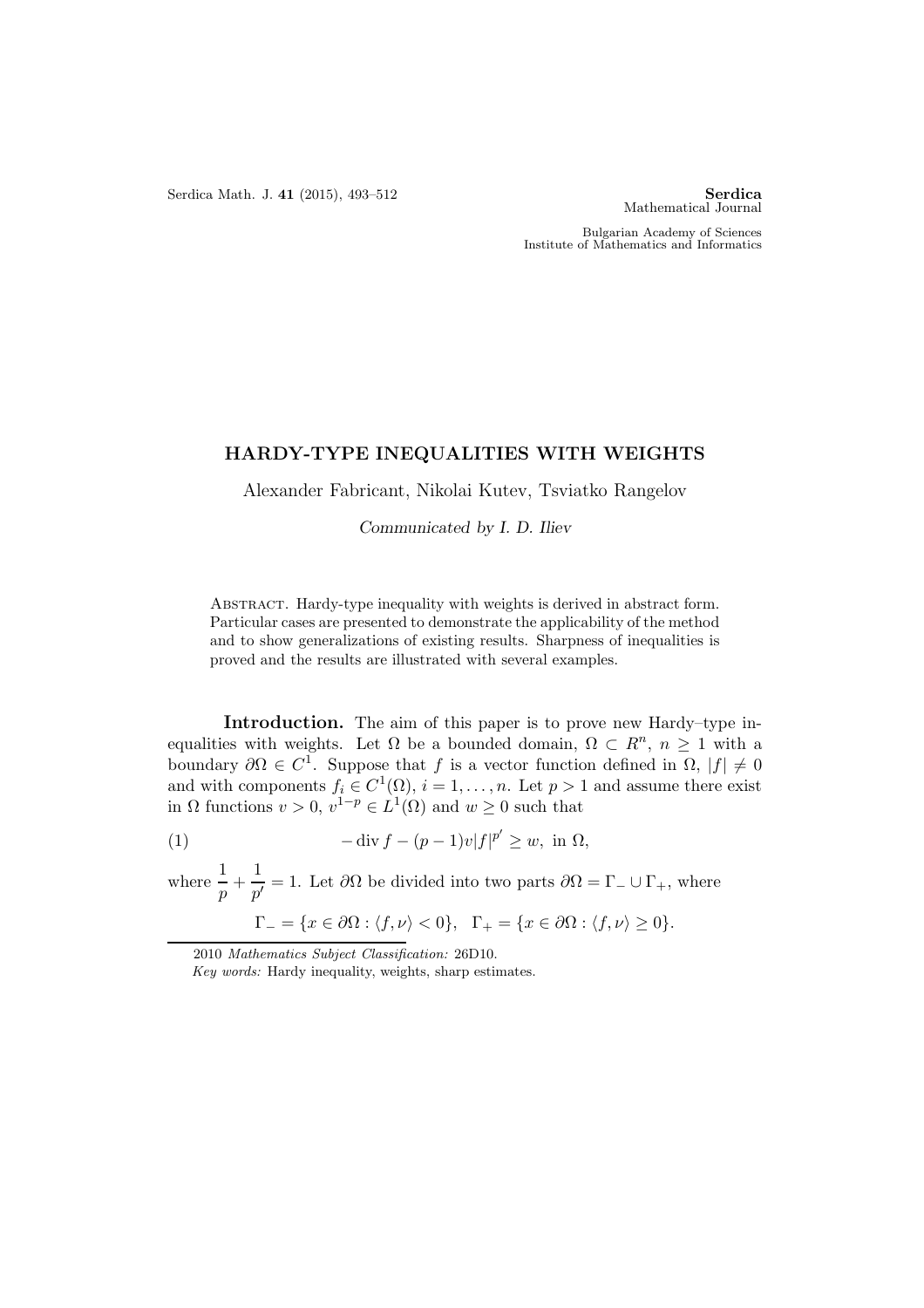Here  $\nu$  is the unit outward to  $\Omega$  normal vector on  $\partial\Omega$  and  $\langle.,.\rangle$  is the scalar product in  $R^n$ . For functions  $u \in C^{\infty}_{\Gamma_{-}}(\Omega)$ , where  $C^{\infty}_{\Gamma_{-}} = \{u \in C^{\infty}, u =$ 0 in a neigbourhood of Γ−} we obtain as a consequence of Theorem 1 below, the following Hardy–type inequalities

(2) 
$$
\int_{\Omega} v^{1-p} \left| \frac{\langle f, \nabla u \rangle}{|f|} \right|^p dx \ge \int_{\Omega} w |u|^p dx,
$$

and

(3)
$$
\left(\int_{\Omega} v^{1-p} \left| \frac{\langle f, \nabla u \rangle}{|f|} \right|^p dx \right)^{1/p} \ge \left(\frac{1}{p'}\right) \left(\int_{\Omega} v |f|^{p'} |u|^p dx \right)^{1/p} + \left(\frac{1}{p}\right) \int_{\Gamma_+} \langle f, \nu \rangle |u|^p dS \left(\int_{\Omega} v |f|^{p'} |u|^p dx \right)^{-1/p'},
$$

where dS is  $n-1$  dimensional surface measure. The form of Hardy inequality  $(3)$  is not the usual one, it depends on derivative of u in the direction of the unit vector  $\frac{f}{1-f}$  $\frac{f}{|f|}$ , on two functions v, w satisfying (1) and on additional term including boundary integral.

Since  $\langle f, \nu \rangle \ge 0$  on  $\Gamma_+$  and  $|\nabla u|^p \ge \left| \begin{array}{c} 0 & \text{if } v \le \nu \end{array} \right|$  replace their left hand sides correspondingly with  $\langle f, \nabla u \rangle$  $|f|$  $\begin{array}{c} \begin{array}{c} \begin{array}{c} \begin{array}{c} \end{array}\\ \end{array} \end{array} \end{array}$ p , in (2) and (3) we can

$$
\int_{\Omega} v^{1-p} |\nabla u|^p dx \text{ and } \left( \int_{\Omega} v^{1-p} |\nabla u|^p dx \right)^{1/p}.
$$

The classical Hardy inequality in  $R_+^1$ , see Hardy [1], states

(4) 
$$
\int_0^\infty |u'(x)|^p x^\alpha dx \ge \left(\frac{p-1-\alpha}{p}\right)^p \int_0^\infty x^{-p+\alpha} |u(x)|^p dx,
$$

where  $1 < p < \infty$ ,  $\alpha < p - 1$  and  $u(x)$  is absolutely continuous on  $[0, \infty)$  with  $u(0) = 0$ . Note that with  $f = \left(\frac{p-1-\alpha}{1}\right)$  $p-1$  $\int^{p-1} x^{\alpha - p + 1}$ ,  $v = x^{\alpha(1-p')}$  and  $w = 0$ condition (1) is satisfied and on  $\Omega = [0, T]$  inequality (3) has the form

(5) 
$$
\left(\int_0^T |u'(x)|^p x^{\alpha} dx\right)^{1/p} \ge \left(\frac{p-1-\alpha}{p}\right) \left(\int_0^T x^{\alpha-p} |u|^p dx\right)^{1/p} + \left(\frac{1}{p}\right) T^{\alpha-p+1} |u(T)|^p \left(\int_0^T x^{\alpha-p} |u|^p dx\right)^{-1/p'}.
$$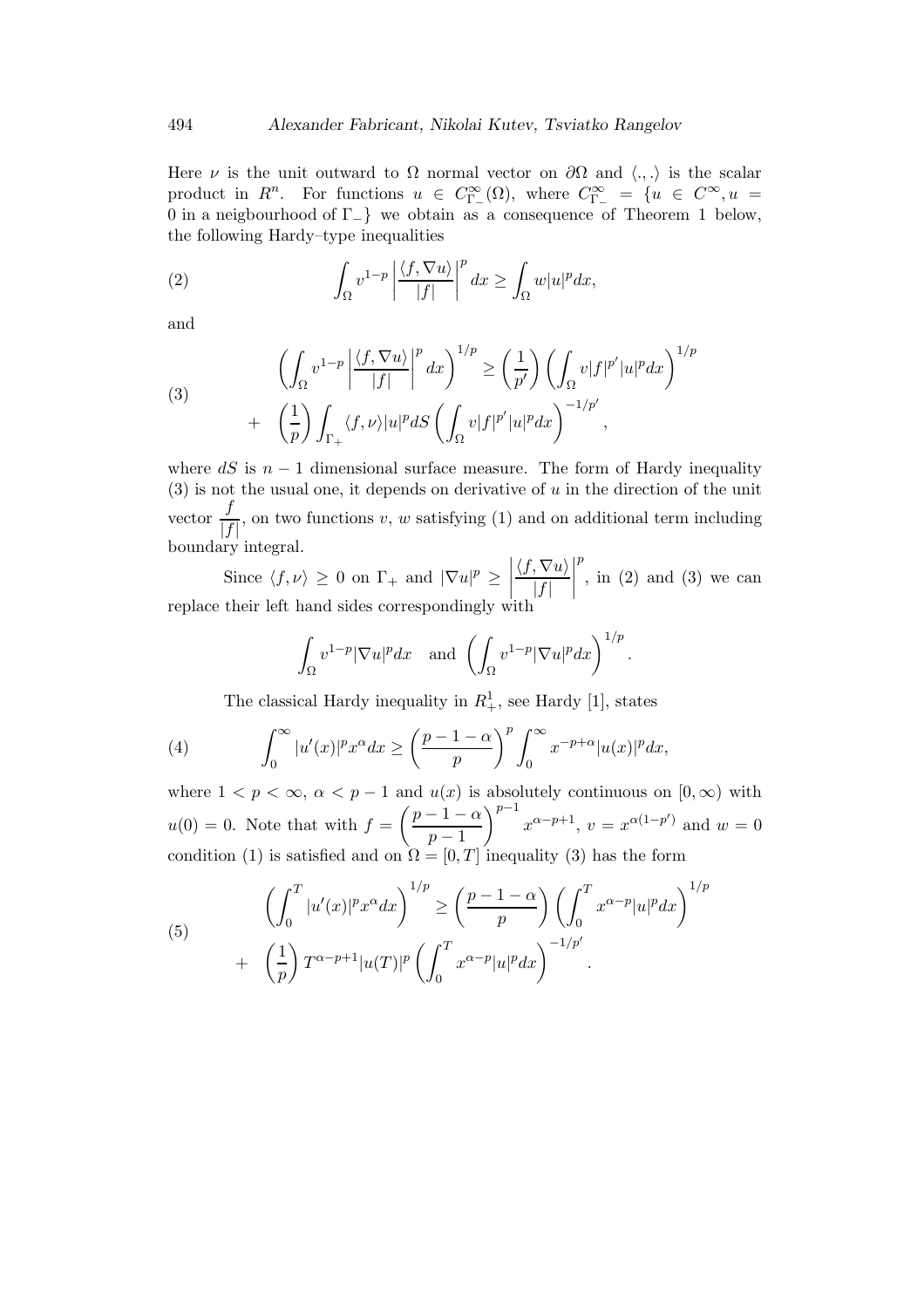Moreover with  $u(x) = x^k$ ,  $k > \frac{p-1-\alpha}{p}$  inequality (5) becomes an equality.

There are generalizations of (4) for the *n*-dimensional case,  $n > 2$ , for bounded domains and for different weights (kernels of the integrals), see for more details the reviews in Davies [2], Opic and Kufner [3].

One direction of the investigations with respect to the domain concerns the optimal properties of the domain  $\Omega \subset \mathbb{R}^n$ , where the Hardy inequality

(6) 
$$
\int_{\Omega} |\nabla u(x)|^p d(x)^{\alpha} dx \geq C_{\Omega} \int_{\Omega} d(x)^{-p+\alpha} |u(x)|^p dx, \quad u \in C_0^{\infty}(\Omega),
$$

holds with  $d(x) = \text{dist}(x, \partial \Omega)$  and  $\alpha < p - 1$ .

It is an open question what are the optimal, say necessary and sufficient conditions on  $\partial\Omega$  in order to have (6). The inequality (6) was proved by Ne $\hat{c}$ as [4] for bounded domains  $\Omega$  with Lipschitz boundary  $\partial\Omega$  and  $u \in C_0^{\infty}(\Omega)$ . Next generalizations of (6) are by Kufner [5] for Hölder  $\partial\Omega$  and by Wannebo [6] for  $\Omega$  with generalized Hölder conditions. Detailed description of these results can be found in Opic and Kufner [3], Maz'ja [7], Hajlasz [8]. Further generalizations are made in Ancona [9], Lewis [10], Hajlasz [8], Koskela and Lehrback [11]. They are based on the investigation of the pointwise Hardy inequalities with capacity methods, see the review in Koskela and Lehrback [11]. Note that in [8] inequality (6) was proved in the domain  $\Omega_t = \{x \in \Omega, d(x) < t\}$  for  $u \in C_0^{\infty}(\Omega)$  and without zero conditions for u on the set  $\{x \in \Omega, d(x) = t\}$ . More general result was proved in Koskela and Lehrback [11].

Another way to describe the properties of  $\Omega$  is to connect the validity of inequality (6) with the existence of the solutions of a certain boundary value problem for second order elliptic equation with a singular weight. In Ancona [9] it was proved that a necessary and sufficient condition for (6) when  $p = 2$ ,  $\alpha = 0$  is the existence of a positive super–harmonic function v in  $\Omega$  and a positive number δ such that  $\Delta v + \frac{\delta}{\Delta u}$  $\frac{\partial}{\partial (x)}\nu \leq 0$ . Moreover, it was proved in [9] that max  $\delta = C_{\Omega}$ .

One more direction of generalization of (4) is an inequality with a kernel, singular in an internal point of  $\Omega$ 

(7) 
$$
\int_{\Omega} |\nabla u(x)|^p dx \geq C_{\Omega} \int_{\Omega} \frac{|u(x)|^p}{|x|^p} dx,
$$

where  $u \in C_0^{\infty}(\Omega)$ ,  $\Omega \subseteq R^n$ ,  $0 \in \Omega$ ,  $n \geq 3$  and  $p > 1$ . The best constant  $C_{\Omega} = \left(\frac{n-2}{2}\right)$ 2  $\int_0^2$  is obtained in Leray [12] for  $\Omega = R^n$  and  $p = 2$ , see also Peral and Vazquez [13]. Let us mention that in all these papers the constant in Hardy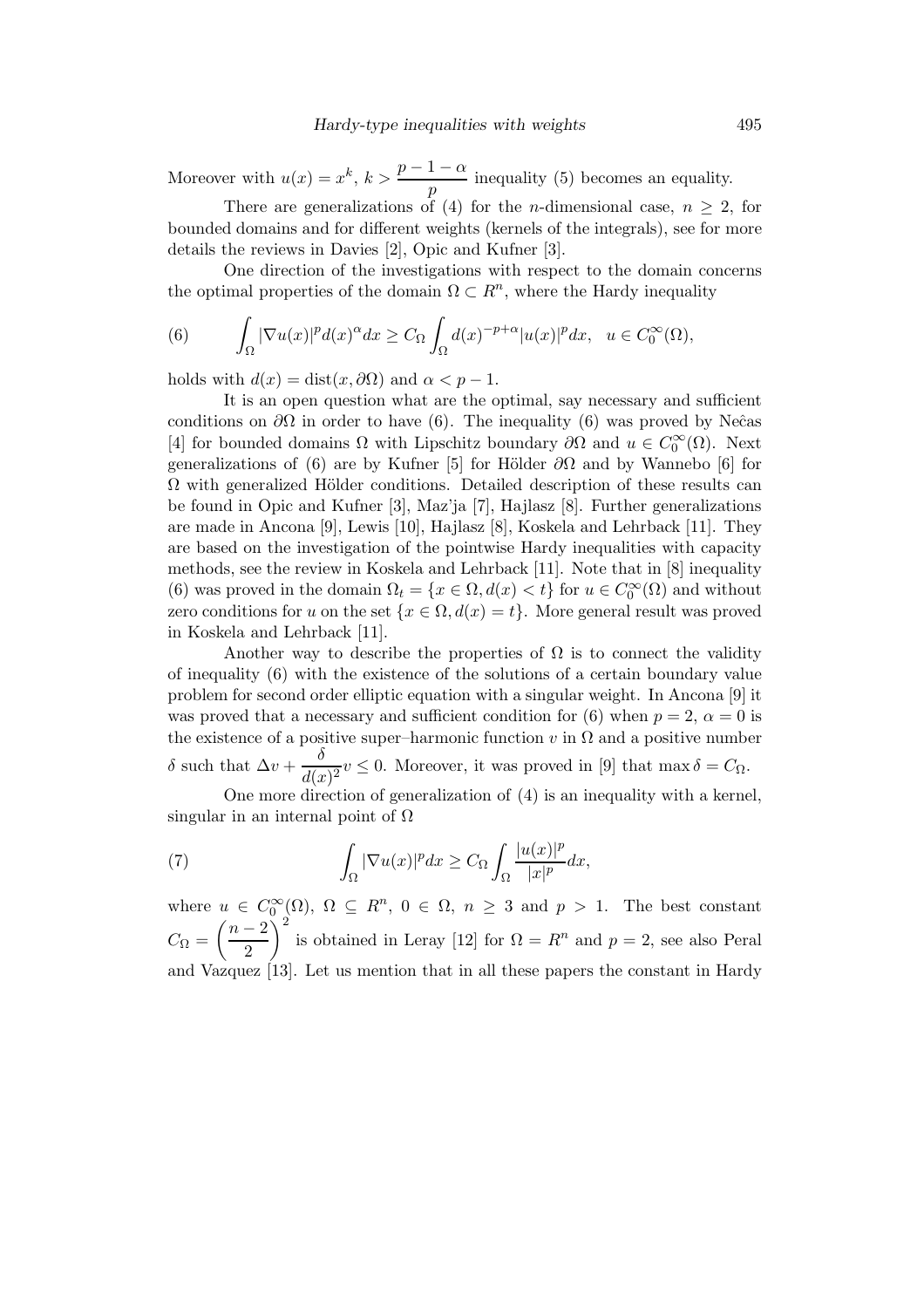inequality is optimal, but the inequality is not sharp. This is due to the fact that there is no function of the admissible class of functions for which the Hardy inequality becomes equality. That is why in the work of Brezis and Vazquez [14] the question about the existence of a remainder term in the right hand side is posed. In [14] for  $p = 2$  the generalization of (7)

(8) 
$$
\int_{\Omega} |\nabla u(x)|^2 dx \ge \left(\frac{n-2}{2}\right)^2 \int_{\Omega} \frac{|u(x)|^2}{|x|^2} dx + \lambda(\Omega) \int_{\Omega} |u(x)|^2 dx,
$$

is obtained where  $\Omega$  is a bounded domain with smooth boundary  $\partial\Omega$  and  $\lambda(\Omega)$  =  $z_0^2 \omega_n^{2/n} |\Omega|^{-2/n}$ ,  $z_0$  is the first zero of the Bessel's function  $J_0(z)$ . The question of Brezis and Vazquez [14] leads to several improvements of (7), see Admurthi et al. [15], Barbatis et al. [16, 17], Alvino et al. [18]. These improvements concern also the regularity conditions of  $\partial\Omega$ .

Let us note that the possibility to use a vector function  $f$  and two functions v and w in inequalities  $(2)$ ,  $(3)$  serve for many new Hardy–type inequalities.

In Section 2 we prove our main results and in particular inequalities (2), (3). In Section 3 we study the sharpness of Hardy inequalities. In Section 4 as an application some particular cases of a vector function f and functions  $v, w$ are given. Here we comment the possibilities to obtain the results in Barbatis et al. [16, 17] and their generalization.

### 2. Main results.

2.1. General case. We start with a general Hardy-type inequality. For this purpose we introduce the notations

(9)  
\n
$$
L(u) = \int_{\Omega} v^{1-p} \left| \frac{\langle f, \nabla u \rangle}{|f|} \right|^p dx,
$$
\n
$$
K_0(u) = \int_{\Gamma_+} \langle f, \nu \rangle |u|^p dS,
$$
\n
$$
K(u) = \int_{\Omega} v |f|^{p'} |u|^p dx,
$$
\n
$$
N(u) = \int_{\Omega} w |u|^p dx,
$$

where  $f, v, w, \Gamma_+$  are given in Section 1.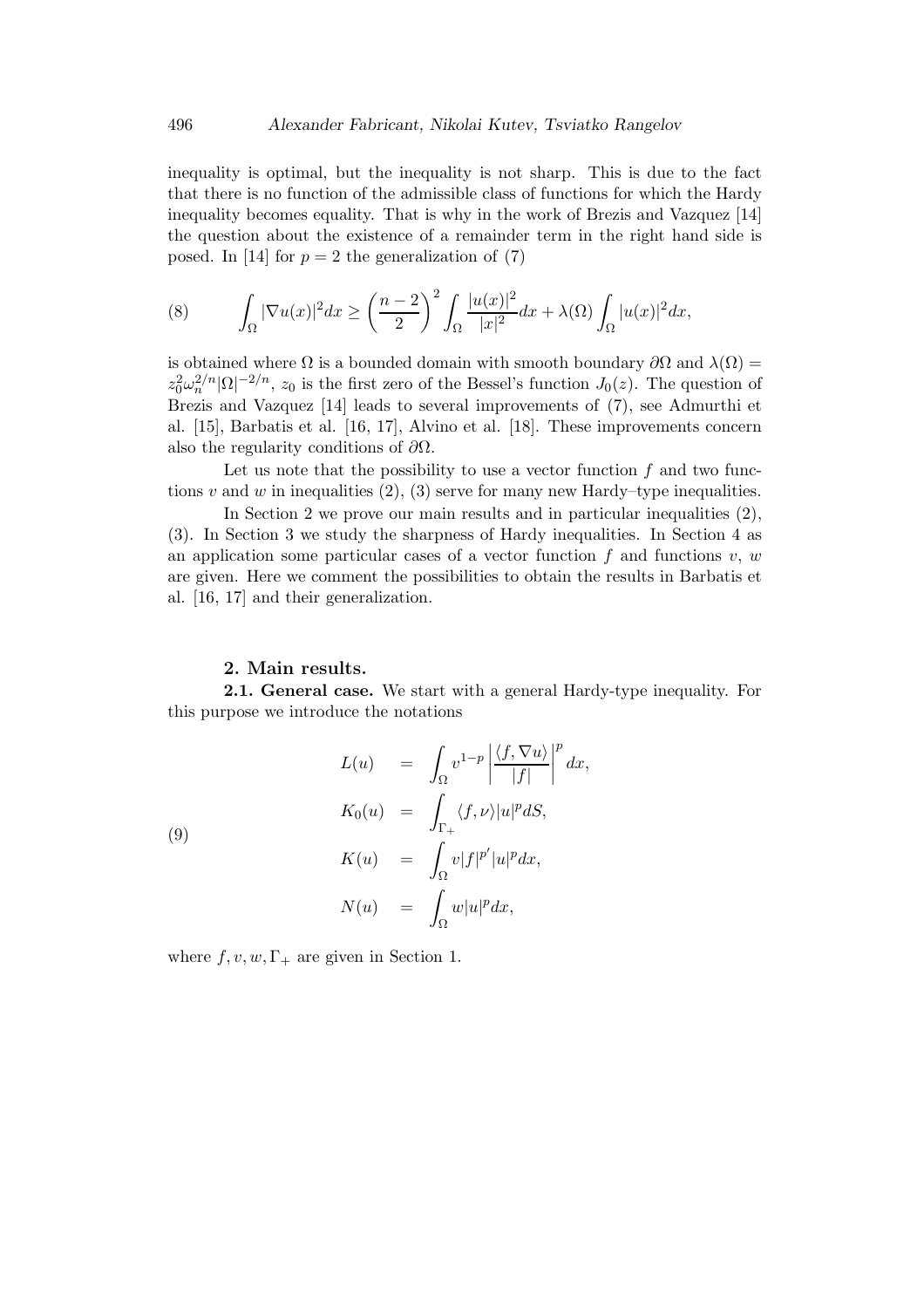**Theorem 1.** Under condition (1), for every  $u \in C^{\infty}_{\Gamma}(\Omega), u \neq 0$ , the following inequality holds

(10) 
$$
L(u) \ge \left(\frac{1}{p}\right)^p \frac{(K_0(u) + (p-1)K(u) + N(u))^p}{K^{p-1}(u)}.
$$

Proof. Since

(11) 
$$
\int_{\Omega} \langle f, \nabla |u|^p \rangle dx = p \int_{\Omega} |u|^{p-2} u \langle f, \nabla u \rangle dx,
$$

applying the Hölder inequality on the right hand side with

$$
v^{-1/p'}\frac{\langle f, \nabla u \rangle}{|f|}
$$
 and  $v^{1/p'}|f||u|^{p-2}u$ ,

as factor of the integrand we get

$$
(12)\qquad \int_{\Omega} \langle f, \nabla |u|^p \rangle dx \le p \left( \int_{\Omega} v^{1-p} \left| \frac{\langle f, \nabla u \rangle}{|f|} \right|^p dx \right)^{1/p} \left( \int_{\Omega} v |f|^{p'} |u|^p dx \right)^{1/p'}
$$

Rising both sides of  $(12)$  to power p it follows that

(13) 
$$
\int_{\Omega} v^{1-p} \left| \frac{\langle f, \nabla u \rangle}{|f|} \right|^p dx \ge \frac{\left| \frac{1}{p} \int_{\Omega} \langle f, \nabla |u|^p \rangle dx \right|^p}{\left( \int_{\Omega} v |f|^{p'} |u|^p dx \right)^{p-1}}.
$$

Integrating by parts the numerator of the right hand side of (13), from (1) and  $u|_{\Gamma} = 0$  we get

$$
\frac{1}{p} \int_{\Omega} \langle f, \nabla |u|^p \rangle dx = \frac{1}{p} \int_{\partial \Omega} \langle f, \nu \rangle |u|^p dS - \frac{1}{p} \int_{\Omega} \text{div } f |u|^p dx
$$
\n
$$
= \frac{1}{p} \int_{\partial \Omega} \langle f, \nu \rangle |u|^p dS - \frac{1}{p} \int_{\Omega} (\text{div } f + (p-1)v|f|^{p'}) |u|^p dx
$$
\n
$$
+ \left(\frac{p-1}{p}\right) \int_{\Omega} v |f|^{p'} |u|^p dx \ge \frac{1}{p} (K_0(u) + N(u) + (p-1)K(u)).
$$

So from (13) we obtain (10).  $\Box$ 

Remark 1. The idea of the proof of Theorem 1 comes from Boggio [19] (for  $p = 2$ ), Flekinger et al. [20] (Theorem II.1) and Barbatis et al. [17] (Theorem 4.1). In difference with the mentioned above works in our case we consider functions not necessary zero on the whole boundary  $\partial\Omega$  and due to this there is an additional boundary term  $K_0$  in (10). Also in L and K there is a weight  $v$ , which is 1 in the mention above works.

.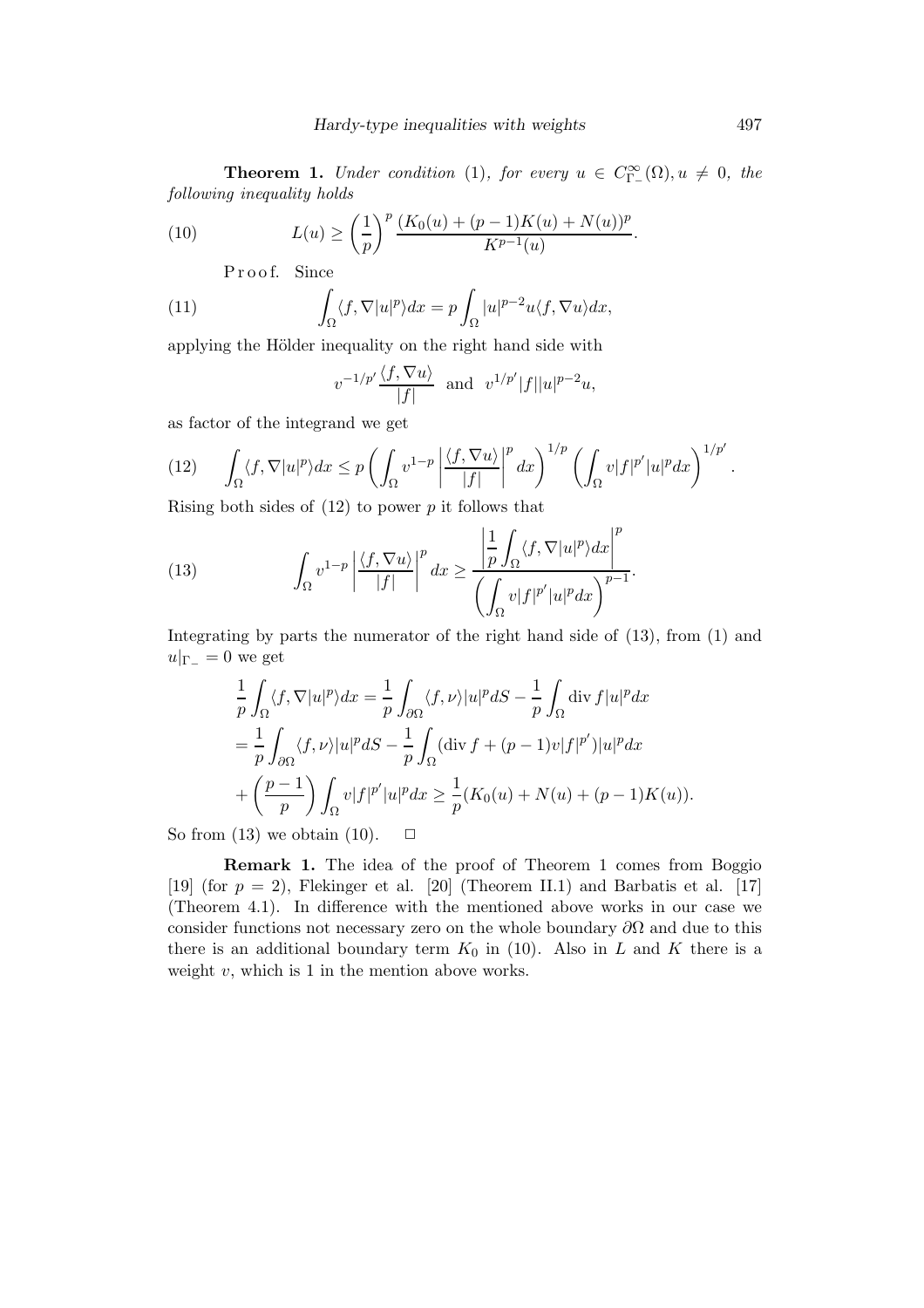Remark 2. Applying the Young inequality

(14) 
$$
\frac{Q^p}{H^{p-1}} \geq p k^{p-1} Q - (p-1) k^p H,
$$

with  $H > 0$ ,  $Q \ge 0$  and constant  $k \ge 0$  to the right hand side of (10) we get

(15) 
$$
L(u) \ge k^{p-1}(K_0(u) + N(u)) + (p-1)k^{p-1}(1-k)K(u).
$$

In particular, with  $k = 1$  in (15) and ignoring  $K_0(u)$  since  $K_0(u) \geq 0$  we obtain (2).

Let us illustrate in the following example the possibility to choose a vector function  $f$  in order to obtain sharp Hardy inequality.

**Example 1.** Let  $\phi$  be the first eigenfunction of the p-Laplacian in  $\Omega \subset$  $R^n$ ,  $p > 1$ ,  $n \geq 2$  with first eigenvalue  $\lambda$ 

(16) 
$$
\begin{cases} -\Delta_p \phi = \lambda |\phi|^{p-2} \phi, & \text{in } \Omega, \\ \phi|_{\partial \Omega} = 0. \end{cases}
$$

Let us define the vector function  $f = \frac{|\nabla \phi|^{p-2} \nabla \phi}{\frac{1}{2} |\nabla \phi|^{p-2}}$  $\frac{\varphi_1 + \varphi_2}{|\phi|^{p-2}\phi}$ . Then (1) becomes

$$
-\operatorname{div} f = -\frac{\Delta_p \phi}{|\phi|^{p-2} \phi} + (p-1) \frac{|\nabla \phi|^p}{|\phi|^p} = \lambda + (p-1)|f|^{p'},
$$

with  $\lambda = w > 0$  and  $v \equiv 1$ . From Theorem 1 we obtain

(17) 
$$
L(u) \ge \left(\frac{1}{p}\right)^p \frac{[(p-1)K(u) + N(u)]^p}{K^{p-1}(u)}, \ \ u \in C_0^{\infty}(\Omega),
$$

where

$$
L(u) = \int_{\Omega} \left| \frac{\langle \nabla \phi, \nabla u \rangle}{|\nabla \phi|} \right|^p dx, \quad K(u) = \int_{\Omega} \left| \frac{\nabla \phi}{\phi} \right|^p |u|^p dx, \quad N(u) = \lambda \int_{\Omega} |u|^p dx.
$$

Simple computation gives that inequality (17) is sharp, i.e. becomes an equality, for  $u(x) = \phi(x)$ .

2.2. Formulation with level function. Since condition (1) is not easy checkable we will replace it with sufficient conditions (18), (19) below and in Theorem 2 we will reformulate the result of Theorem 1. In fact all applications shown in the Section 4 are consequences of Theorem 2.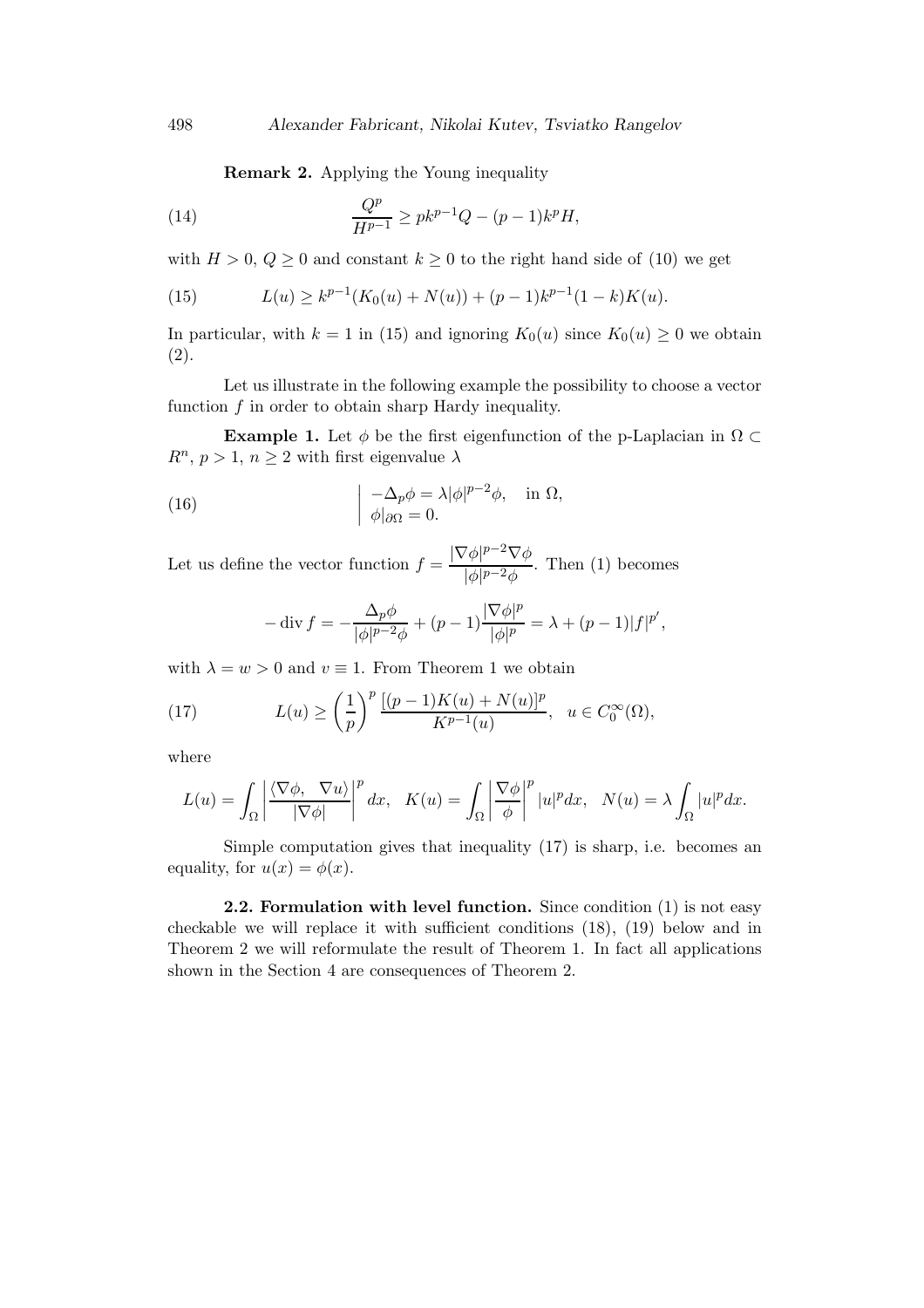Suppose for a fixed bounded domain  $\Omega$  that there exist a  $C^{0,1}(\Omega)$  function F and a vector-function h with components  $h_i \in C^{0,1}(\Omega)$ ,  $i = 1, \ldots, n$ , such that for all intervals  $(\varepsilon, \tau) \subset (0, T)$  the strip  $G_{\varepsilon, \tau} = \{x \in \Omega : |F(x)| \in (\varepsilon, \tau)\} \subset \Omega$ ,  $\bar{G}_{0,T} = \bar{\Omega}$  and a.e. in  $\Omega$ 

$$
(18) \t\t -F \operatorname{div} h \ge 0,
$$

$$
\langle h, \nabla F \rangle > 0.
$$

Let us illustrate with an example the existence of a function  $F$  and vector function h satisfying (18), (19) when  $\Omega$  is an annular domain.

**Example 2.** Let  $\Omega = B_R \backslash B_r \subset R^n$ , where  $R > r$  and  $B_R$ ,  $B_r$  are balls centered at 0 with radius R and r respectively. With a number  $m = \frac{p - n}{n}$  $\frac{p}{p-1}, p > 1,$  $p \neq n$ , let us define a function  $\psi(x) = \frac{R^m - |x|^m}{R^m - x^m}$  $\frac{e^{i\theta}}{R^m - r^m}$ . Then function  $F = \psi$  and vector function  $h = |\nabla \psi|^{p-2} \nabla \psi$  satisfy conditions (18), (19) in  $\Omega$ .

Denote by  $\Gamma_s = \{x \in \overline{\Omega} : |F(x)| = s\}, s \in [0, T]$  the level surfaces of F. Then for a.e.  $s \in [0, T]$ ,  $\Gamma_s$  is smooth  $(n - 1)$ -dim manifold. For such  $\varepsilon < \tau$  the outward with respect to the strip  $G_{\varepsilon,\tau}$  unit normals on  $\Gamma_{\varepsilon}$  and  $\Gamma_{\tau}$  are

(20) 
$$
\nu|_{\Gamma_{\varepsilon}} = -\operatorname{sgn} F \frac{\nabla F}{|\nabla F|}\bigg|_{\Gamma_{\varepsilon}}, \quad \nu|_{\Gamma_{\tau}} = \operatorname{sgn} F \frac{\nabla F}{|\nabla F|}\bigg|_{\Gamma_{\tau}}.
$$

Note that  $\partial\Omega = \Gamma_0 \cup \Gamma_T$ ,  $0 < T \leq \infty$  where

$$
\Gamma_0 = \{x \in \partial\Omega : \exists x_{\varepsilon} \in \Gamma_{\varepsilon}, x_{\varepsilon} \to x \text{ a.e. for } \varepsilon \to 0\},\
$$
  

$$
\Gamma_T = \{x \in \partial\Omega : \exists x_{\tau} \in \Gamma_{\tau}, x_{\tau} \to x \text{ a.e. for } \tau \to T\}.
$$

We will choose f in (1) as  $f = |F|^{-p} F \cdot h$ . By  $(20)$  and the choice of f we get

$$
\langle f, \nu \rangle |_{\Gamma_{\varepsilon}} = -|F|^{1-p} \frac{\langle h, \nabla F \rangle}{|\nabla F|} |_{\Gamma_{\varepsilon}} \le 0 \text{ and } \langle f, \nu \rangle |_{\Gamma_{\tau}} \ge 0,
$$

and hence  $\Gamma_0 = \Gamma_-, \Gamma_T = \Gamma_+.$ Define

(21) 
$$
M_{\Gamma_0}^{\infty} = \{ u \in C^{\infty} : \varepsilon^{1-p} \int_{\Gamma_{\varepsilon}} \frac{\langle h, \nabla F \rangle}{|\nabla F|} |u|^p dS \to 0 \text{ for } \varepsilon \to 0 \}.
$$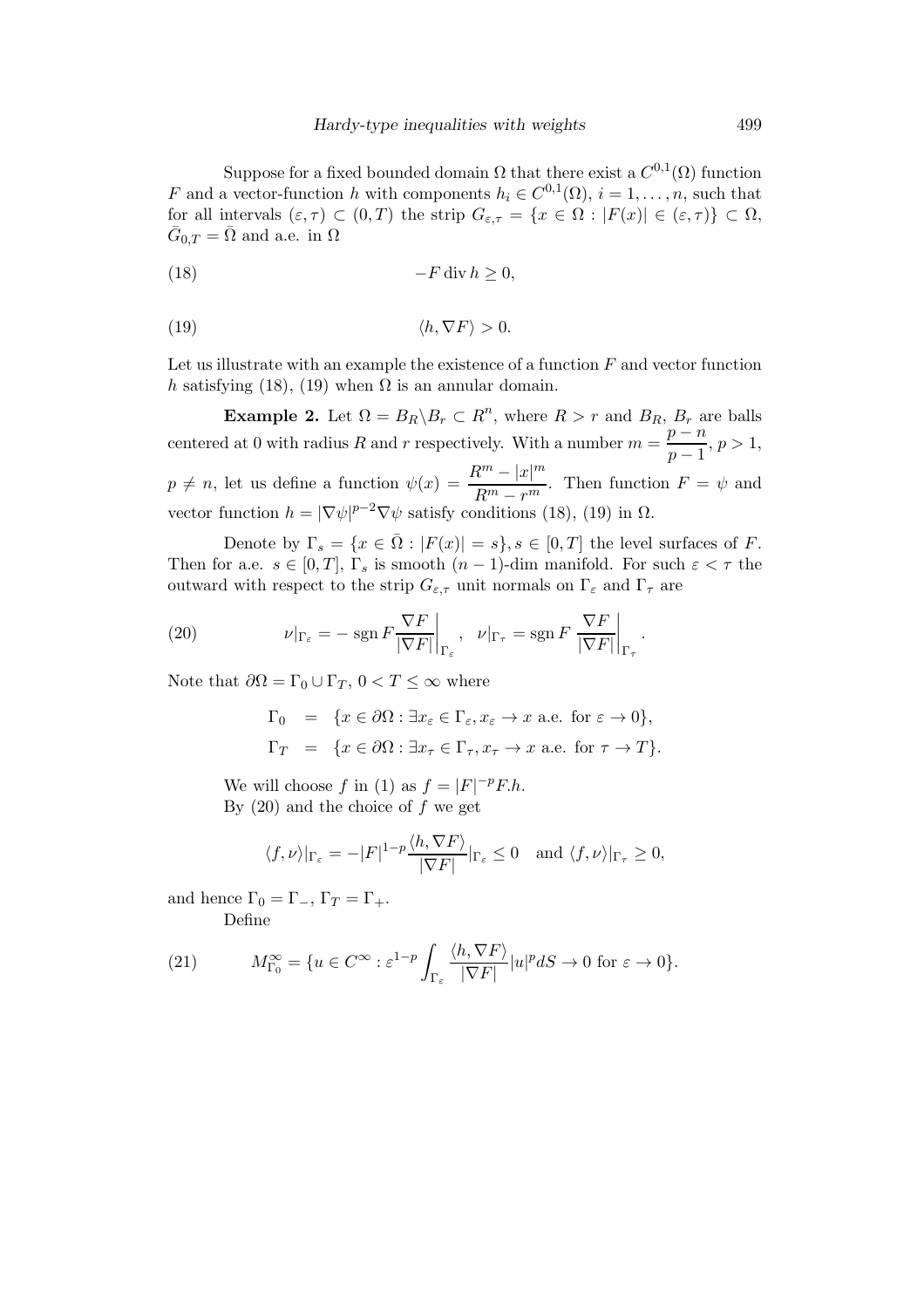Obviously  $C_{\Gamma_{-}}^{\infty} \subset M_{\Gamma_{0}}^{\infty}$ . From the equality

$$
-\operatorname{div} f = -|F|^{-p} F \operatorname{div} h + (p-1)|F|^{-p} \langle h, \nabla F \rangle,
$$

and  $(18)$ ,  $(19)$  we choose the weights v, w as

(22) 
$$
v = \frac{\langle h, \nabla F \rangle}{|h|^{p'}}, \quad w = -|F|^{-p} F \operatorname{div} h.
$$

Note that  $v > 0$ ,  $v^{1-p} \in L^1(\Omega)$  and  $w \ge 0$ .

With the use of function  $F$  and vector function h the notations (9) become

(23)  
\n
$$
L_T(u) = \int_{G_{0,T}} (\langle h, \nabla F \rangle)^{1-p} |\langle h, \nabla u \rangle|^p dx,
$$
\n
$$
K_{0T}(u) = T^{1-p} \int_{\Gamma_T} \frac{\langle h, \nabla F \rangle}{|\nabla F|} |u|^p dS,
$$
\n
$$
K_T(u) = \int_{G_{0,T}} |F|^{-p} \langle h, \nabla F \rangle |u|^p dx,
$$
\n
$$
N_T(u) = - \int_{G_{0,T}} |F|^{-p} F \operatorname{div} h |u|^p dx.
$$

Following the derivation of Theorem 1 we get:

**Theorem 2.** Under the conditions  $(18)$ ,  $(19)$  and for the weights v and w satisfying (22) the inequality (10) holds for all  $u \in M^{\infty}_{\Gamma_0}$ , i.e.

(24) 
$$
L_T(u) \ge \left(\frac{1}{p}\right)^p \frac{(K_{0T}(u) + (p-1)K_T(u) + N_T(u))^p}{K_T^{p-1}(u)}.
$$

Particular cases of (24) are

(25) 
$$
L_T(u) \geq K_{0T}(u) + N_T(u),
$$

(26) 
$$
L_T(u) \geq \left(\frac{1}{p'}\right)^p K_T(u),
$$

(27) 
$$
L_T(u) \geq \left(\frac{1}{p}\right)^p \frac{(K_{0T}(u) + (p-1)K_T(u))^p}{K_T^{p-1}(u)},
$$

P r o o f. Following the proof of Theorem 1 we obtain  $(24)$ .

Inequalities (25) and (26) are consequences of the Young inequality (15) with  $k=1$  and  $k=\left(\frac{1}{4}\right)$  $p^{\prime}$ respectively.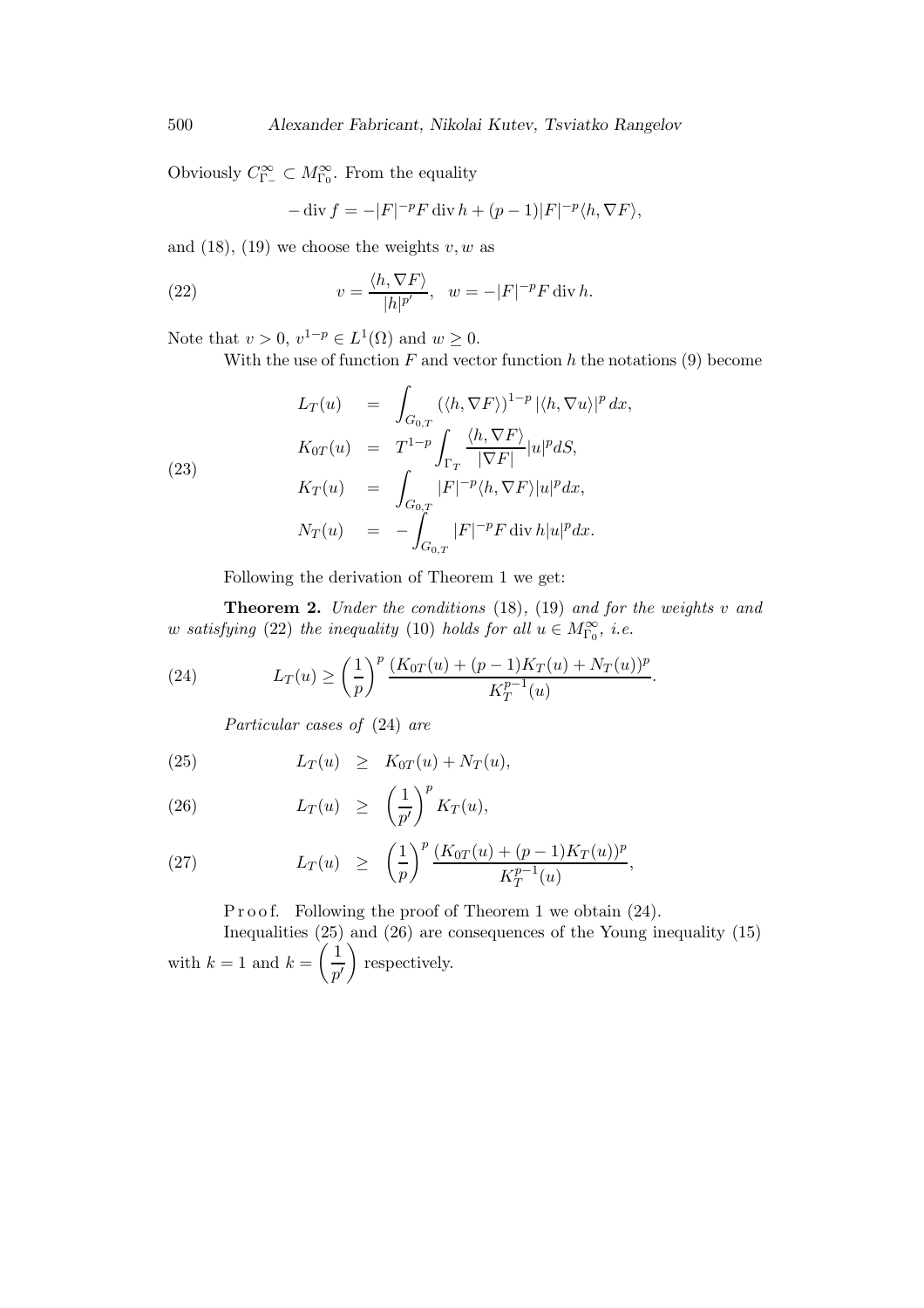Since  $N_T(u) \geq 0$  we get (27).  $\Box$ 

**2.3.** Cases  $p = 1$  and  $p = \infty$ . It is easy to see that we can extrapolate the inequality (26) in Theorem 2 to the limit cases:  $p = 1$  and  $p = \infty$  and to obtain the following corollary.

Corollary 1. Under the conditions of Theorem 2 for the limit cases of p we get the inequalities:

(i) For  $p=1$ :

(28) 
$$
\int_{G_{0,T}} \ln \frac{T}{|F|} |\langle h, \nabla u \rangle| dx \ge \int_{G_{0,T}} \langle h, \nabla F \rangle \left| \frac{u}{F} \right| dx,
$$

$$
(ii) \; For \; p = \infty:
$$

(29) 
$$
\frac{1}{T} \int_0^T \underset{G_{0,t}}{\text{ess sup}} \left| \frac{\langle h, \nabla u \rangle}{\langle h, \nabla F \rangle} \right| dt \ge \underset{G_{0,T}}{\text{ess sup}} \left| \frac{u}{F} \right|.
$$

P r o o f. When we get  $v = \frac{\langle h, \nabla F \rangle}{\frac{|\mathcal{L}||\mathcal{D}'|}{|\mathcal{L}||\mathcal{D}'|}}$  $\frac{p!}{|h|^{p'}}$  then

$$
L_T^{1/p}(u) = \left( \int_{G_{0,T}} \langle h, \nabla F \rangle \left| \frac{\langle h, \nabla u \rangle}{\langle h, \nabla F \rangle} \right|^p dx \right)^{1/p},
$$
  

$$
K_T^{1/p}(u) = \left( \int_{G_{0,T}} |F|^{-p} \langle h, \nabla F \rangle |u|^p dx \right)^{1/p}.
$$

So it holds

$$
L_T^{1/p}(u) \to_{p \to 1} \int_{G_{0,T}} |\langle h, \nabla u \rangle| dx; \quad L_t^{1/p}(u) \to_{p \to \infty} \text{ess}\sup_{G_{0,t}} \left| \frac{\langle h, \nabla u \rangle}{\langle h, \nabla F \rangle} \right|,
$$
  

$$
K_T^{1/p}(u) \to_{p \to 1} \int_{G_{0,T}} \langle h, \nabla F \rangle \left| \frac{u}{F} \right| dx; \quad K_T^{1/p}(u) \to_{p \to \infty} \text{ess}\sup_{G_{0,T}} \left| \frac{u}{F} \right|,
$$

where ess sup is under the measure  $\eta(\omega) = \gamma$ ω  $\langle h, \nabla F \rangle dx$ . Then

$$
\lim_{p \to 1} \int_0^T t^{-1/p} L_t^{1/p}(u) dt = \int_0^T t^{-1} \lim_{p \to 1} L_t^{1/p}(u) dt
$$
  
= 
$$
\int_0^T t^{-1} \int_{G_{0,t}} |\langle h, \nabla u \rangle| dx dt = \int_{G_{0,T}} \ln \frac{T}{|F|} |\langle h, \nabla u \rangle| dx,
$$

and hence we get (i) and (ii).  $\Box$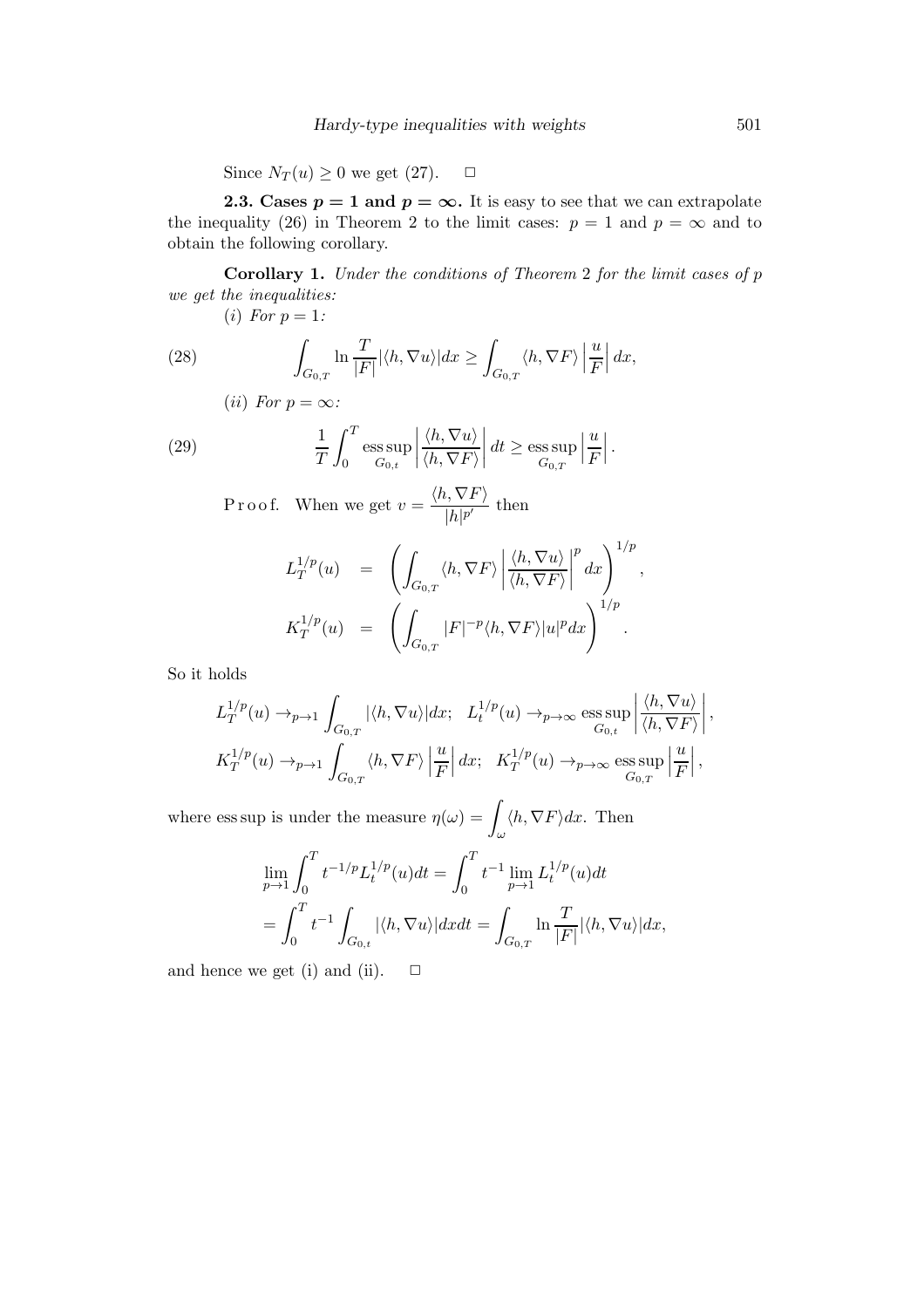3. Sharpness of Hardy inequalities. In the following Theorem we prove that inequality (26) is  $\varepsilon$ -sharp.

**Theorem 3.** Let  $v = \frac{\langle h, \nabla F \rangle}{|h|^{1/p}}$  $\frac{|h_1 \vee F|}{|h|^{p'}}$  in condition (22) and  $u_{\varepsilon} = |F|^{\frac{1+\varepsilon}{p'}}$ ,  $\varepsilon > 0$ then the inequality (26) in Theorem 2 for  $T < \infty$  is  $\varepsilon$ -sharp, i.e.

$$
L_T(u_{\varepsilon}) = \left(\frac{1+\varepsilon}{p'}\right)^p K_T(u_{\varepsilon}).
$$

P r o o f. Let  $\varepsilon > 0$  and  $u_{\varepsilon} = |F|^{\frac{1+\varepsilon}{p'}}$ , then we have

$$
K_T(u_{\varepsilon}) = \int_{G_{0,T}} |F|^{\varepsilon(p-1)-1} < h, \nabla F > dx
$$
  
= 
$$
\int_{G_{0,T}} a(|F|) < h, \nabla F > dx = H_a(0,T),
$$

where  $a(s) = s^{\varepsilon(p-1)-1}$ .

Since  $\int_0^T$  $\boldsymbol{0}$  $a(s)ds < \infty$  it follows that  $H_a(0,T) < \infty$ . Then under the conditions above

$$
\left|\frac{\langle h, \nabla u_{\varepsilon}\rangle}{|h|}\right| = \frac{1+\varepsilon}{p'}|F|^{\frac{\varepsilon(p-1)-1}{p}}\frac{\langle h, \nabla F\rangle}{|h|},
$$

and

$$
L_T(u_{\varepsilon}) = \left(\frac{1+\varepsilon}{p'}\right)^p \int_{G_{0,T}} |F|^{\varepsilon(p-1)-1} \langle h, \nabla F \rangle dx = \left(\frac{1+\varepsilon}{p'}\right)^p K_T(u_{\varepsilon}) < \infty. \quad \Box
$$

Let us illustrate the strictness results on two examples.

**Example 3** (Singularity at 0). Let  $T > 0$ ,  $m = \frac{p-n}{1}$  $\frac{p}{p-1}$ ,  $p > n \ge 2$  and B be the ball with center 0 and radius  $(mT)^{1/m}$ . Define  $F(x) = \frac{1}{m}|x|^m$  and  $h = \nabla \phi$ with  $\phi = \frac{1}{2}$  $\frac{1}{2-n}|x|^{2-n}$  in B.

We have (18) because  $F \text{div } h = 0$  and since  $m - n = \frac{p(1-n)}{1}$  $\frac{1}{p-1}$  < 0 then  $\langle h, \nabla F \rangle = |x|^{m-n} > 0$  in B which is (19). Also  $|F| \leq s$  is equivalent to  $|x| \leq (ms)^{1/m}$ , so  $G_{0,T} = B$  and  $\Gamma_s = \{x : |x| = (ms)^{1/m}\}, \Gamma_T = \partial B, 0 \leq s \leq T$ .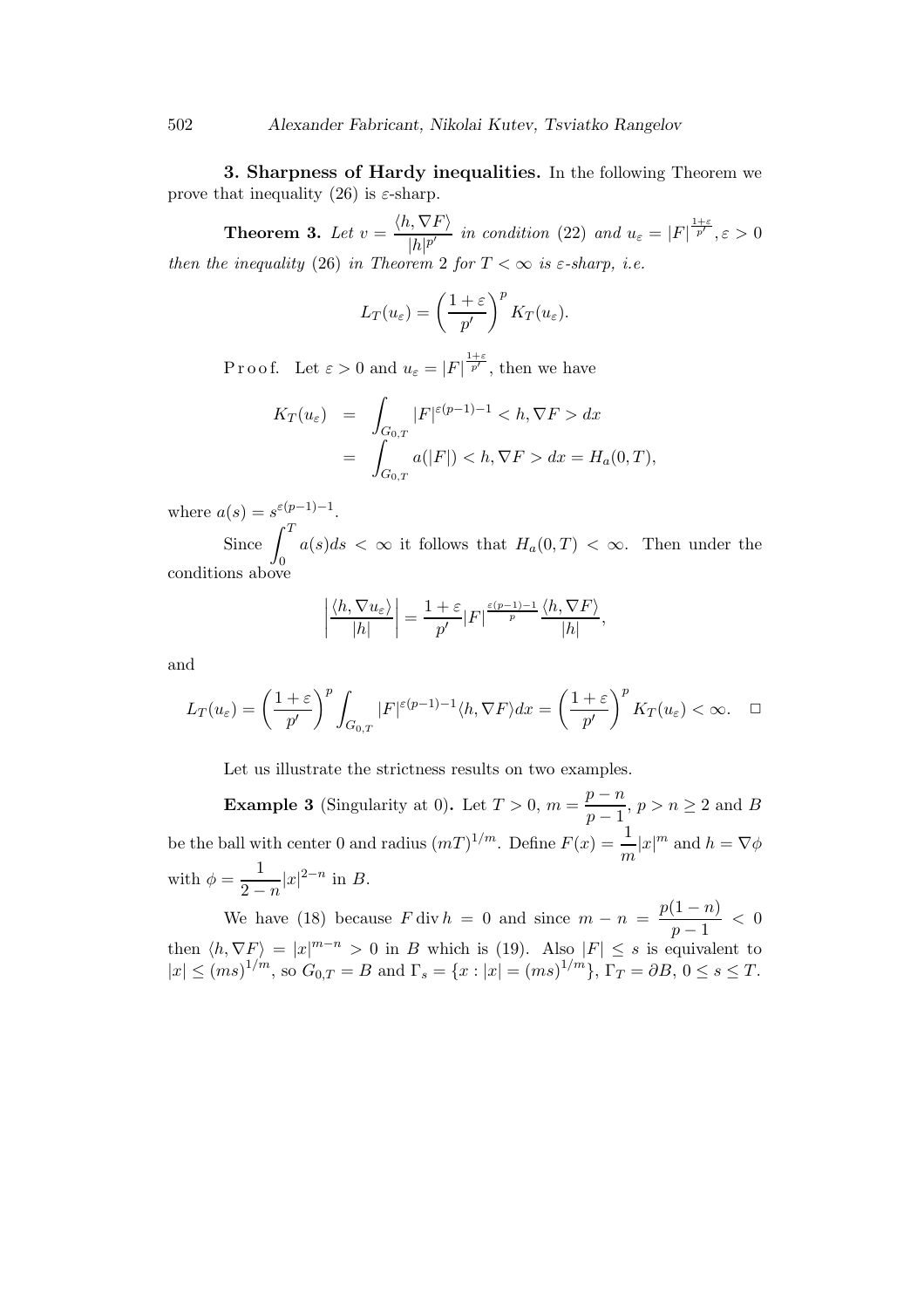Choosing v, w satisfying (22) as  $v = \frac{\langle h, \nabla F \rangle}{\vert h, h' \vert}$  $\frac{1}{|h|^{p'}}$ ,  $w = 0$  for  $L_T(u)$ ,  $K_{0T}(u)$ ,  $K_T(u)$  we obtain

(30)  
\n
$$
L_T(u) = \int_B \left| \frac{\langle x, \nabla u \rangle}{|x|} \right|^p dx,
$$
\n
$$
K_{0T}(u) = m^{\frac{1-n}{m}} T^{\frac{1-p}{m}} \int_{\partial B} |u|^p dS,
$$
\n
$$
K_T(u) = m^p \int_B |x|^{-p} |u|^p dx.
$$

From Theorem 2, we get

(31) 
$$
(L_T)^{1/p}(u) \ge \left(\frac{1}{p}\right)[K_{0T}(u)K_T^{-1/p'} + (p-1)K_T^{1/p}].
$$

Now, inequality (31) becomes

(32) 
$$
\left(\int_{B} \left| \frac{< x, \nabla u \geq \left|^{p}\right|^{1/p}}{|x|}\right|^{p}\right)^{1/p} \geq \left(\frac{1}{p}\right) \left((mT)^{-\frac{p-1}{m}} \int_{\partial B} |u|^{p} d\sigma\right) \left(\int_{B} \frac{|u|^{p}}{|x|^{p}} dx\right)^{-1/p'}
$$

$$
+ \left(\frac{p-n}{p}\right) \left(\int_{B} \frac{|u|^{p}}{|x|^{p}} dx\right)^{1/p}.
$$

Simple computation gives that inequality (32) is equality for the functions

$$
u = |F|^k = \frac{1}{m^k} |x|^{mk}, \quad k > \frac{1}{p'}.
$$

Note that  $u \in W^{1,p}(B)$  because

$$
\int_B |\nabla u|^p dx = \left(\frac{k}{m^{k-1}}\right)^p \int_B |x|^{mkp-p} dx < \infty,
$$

since  $mkp - p > \frac{p - n}{1}$  $p-1$  $p-1$  $\frac{1}{p}p-p=-n.$ 

Let us check that  $u \in M^{\infty}_{\Gamma_0}$ , where  $M^{\infty}_{\Gamma_0}$  is defined in (21). Indeed,

$$
\varepsilon^{1-p} \int_{\Gamma_{\varepsilon}} \frac{\langle h, \nabla F \rangle}{|\nabla F|} |u|^p dS = \varepsilon^{1-p} \int_{\Gamma_{\varepsilon}} \frac{|x|^{mkp+1-n}}{m^{kp}} dS
$$
  
=  $\varepsilon^{1-p+kp} |S_1| \to 0$ ,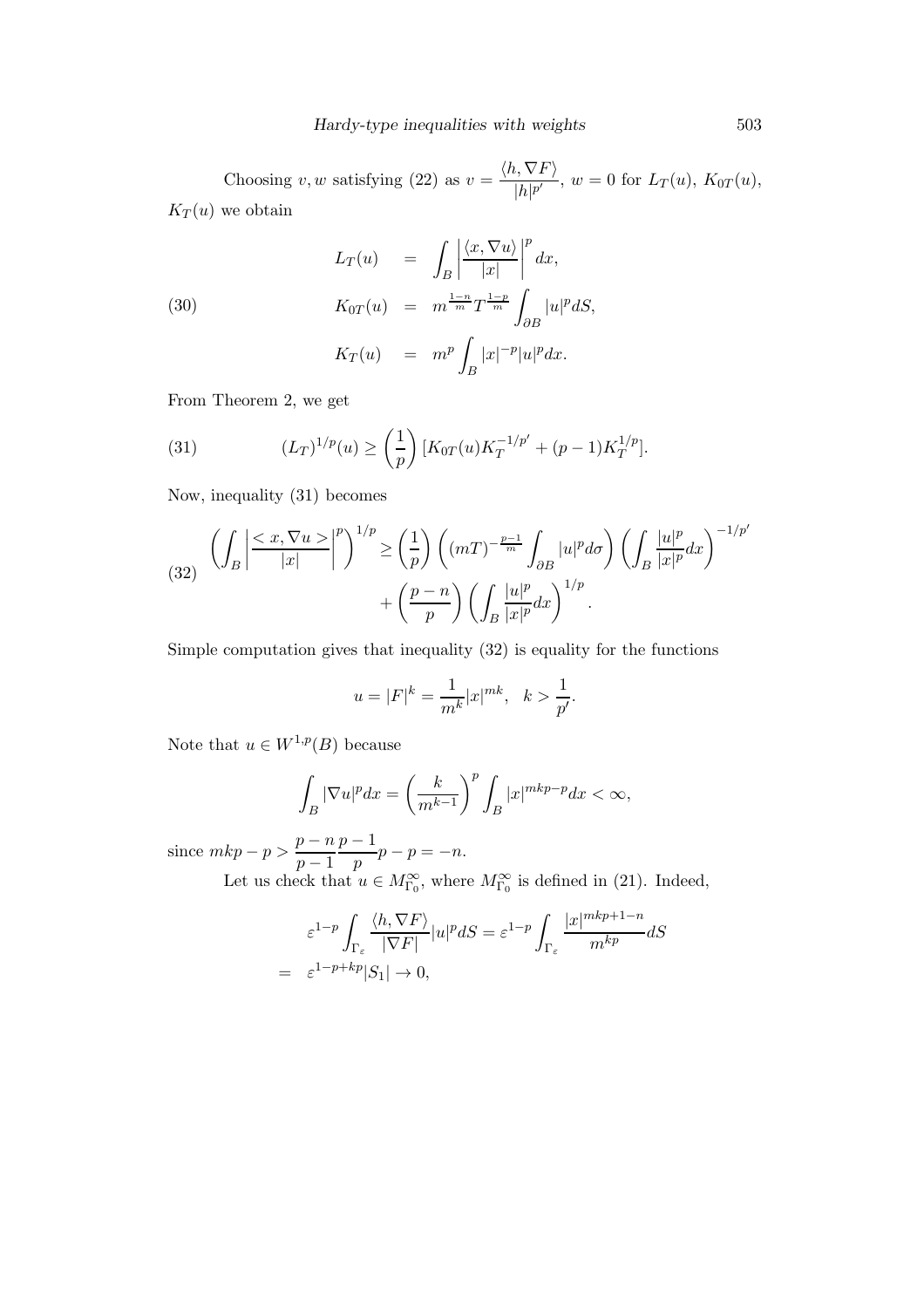for  $\varepsilon \to 0$ , since  $1 - p + kp > 0$  when  $k > \frac{1}{p'}$ .

Recall that the classical Hardy inequality for  $p > n$  is, see Opic and Kufner [3]

(33) 
$$
\int_B |\nabla u|^p \ge \left(\frac{p-n}{p}\right)^p \int_B \frac{|u|^p}{|x|^p} dx, u \in W_0^{1,p}(B),
$$

and the constant  $\left(\frac{p-n}{p}\right)$ p  $\int_{a}^{b}$  is optimal. It is well known that equality in (33) is not possible for a function  $u \in C_0^{\infty}(B)$ . In contrast with (33), inequality (32) with the additional term

$$
\left(\frac{1}{p}\right)\left((mT)^{-\frac{p-1}{m}}\int_{\partial B}|u|^{p}dS\right)\left(\int_{B}\frac{|u|^{p}}{|x|^{p}}dx\right)^{-1/p'}
$$

is sharp, see also Fabricant et al. [21].

**Example 4** (Singularity on the boundary.). Let  $\Omega$ , F, h are defined as in Example 2 then under Theorem 2, Hardy inequality (27) has the form

$$
\left(\int_{B_R \backslash B_r} \left| \frac{\langle x, \nabla u \rangle}{|x|} \right|^p \right)^{1/p}
$$
\n(34) 
$$
\geq \frac{1}{p'} \left( \int_{B_R \backslash B_r} \frac{|u|^p}{|x|^{(n-1)p'}} \left| \frac{R^m - |x|^m}{m} \right|^p dx \right)^{1/p}
$$
\n
$$
+ \frac{1}{p} r^{1-n} \left| \frac{R^m - r^m}{m} \right|^{1-p} \int_{\partial B_r} |u|^p dS \left( \int_{B_R \backslash B_r} \frac{|u|^p}{|x|^{(n-1)p'}} \left| \frac{R^m - |x|^m}{m} \right|^p dx \right)^{-1/p'}
$$

for all functions  $u \in C^{\infty}(B_R \backslash B_r)$  such that  $\left(\frac{R^m - \delta^m}{B_m} \right)$  $R^m - r^m$  $\int^{1-p} \delta^{1-n}$  $S_\delta$  $|u|^p d\sigma \to 0,$ when  $\delta \to R$ .

It is easy to see that inequality (34) is an equality on functions  $u_k(x) =$  $(R^m - |x|^m)$ m  $\bigg)^k, k > \frac{1}{p'}.$ 

Note that inequality (34) has meaning also for  $p \to n$  i.e., for  $m \to 0$  in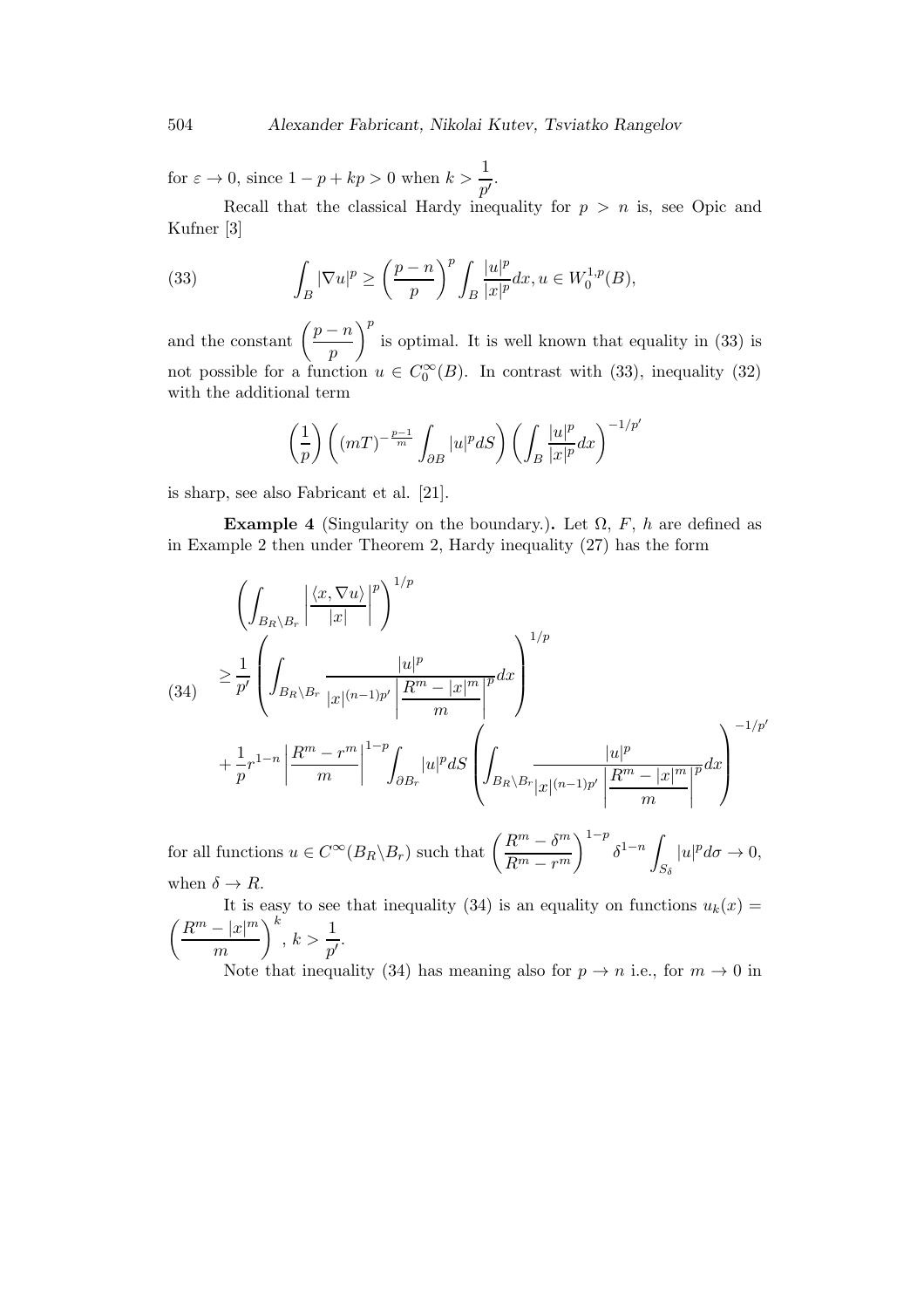the form

(35)  
\n
$$
\left(\int_{B_R \setminus B_r} \left| \frac{\langle x, \nabla u \rangle}{|x|} \right|^n \right)^{1/n}
$$
\n
$$
\geq \frac{1}{n'} \left( \int_{B_R \setminus B_r} \frac{|u|^p}{|x|^n \left| \ln \frac{R}{|x|} \right|^n} dx \right)^{1/n}
$$
\n
$$
+ \frac{1}{n} \left| \ln \frac{R}{r} \right| r^{1-n} \int_{\partial B_r} |u|^n dS \left( \int_{B_R \setminus B_r} \frac{|u|^n}{|x|^n \left| \ln \frac{R}{|x|} \right|^n} dx \right)^{-1/n'}
$$
\nand this inequality is sharp for functions  $u(x) = \left| \ln \frac{R}{|x|} \right|^k$ ,  $k > \frac{1}{p'}$ .

4. Applications. Below we will study two particular cases.

The first one in Section 4.1 is inequality (15) with  $k = 1$ . This situation arrives when, for a suitable choice of f or F and h we can efficiently estimate w. Such scheme gives remainder terms, as it was done in Barbatis et al. [16, 17]. Based on these results we generalize them when  $v \neq 1$  and in the case when  $\Omega$  is a strip near the boundary.

The second application in Section 4.2 is when the only hypothesis is  $w > 0$ . Then it is possible to ignore the quantity N in  $(10)$  or  $(24)$ . Nevertheless we get an optimal Hardy inequality in the second case under some additional conditions.

4.1. Inequality with singularities on the boundary. It is well known, see for example [16], that there exists a smooth positive function  $z(s)$ ,  $s \in$  $[-\infty, \ln T]$  which is a solution of the inequality

(36) 
$$
Pz \equiv -z' + (p-1)z - (p-1)z^{p'} \ge H(s)
$$

with some positive  $H(s)$ . Note that in [16]

$$
z(s) = \left(\frac{1}{p'}\right)^{p-1} \left(1 + O\left(\frac{1}{|s|}\right)\right) \text{ and}
$$

$$
H(s) = \left(\frac{1}{p'}\right)^p \left(1 + O\left(\frac{1}{|s|^2}\right)\right), \quad s \to \infty.
$$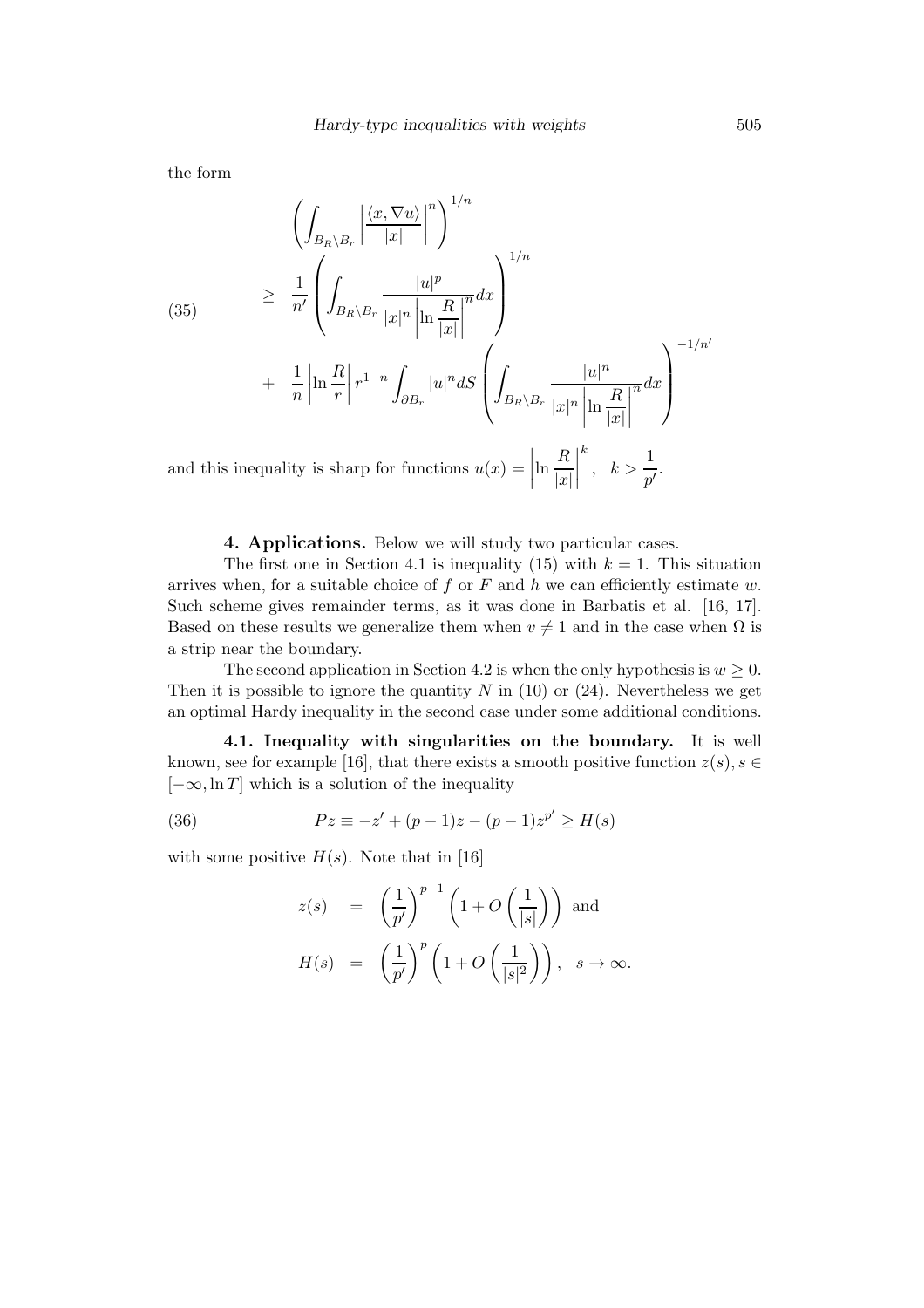For instance, when  $p = 2$ 

$$
z(s) = \frac{1}{2} \left( \frac{\ln T - s}{1 + \ln T - s} \right) \text{ and } H(s) = \frac{1}{4} \left( 1 + \frac{1}{(1 + \ln T - s)^2} \right).
$$

In Barbatis et al. [16, 17] it was proved, in notations used above, the inequality

(37) 
$$
\int_{\Omega} |\nabla u|^p dx \ge \int_{\Omega} H(\ln t) \frac{|\nabla t|^p}{t^p} |u|^p dx
$$

under the conditions:  $t > 0, -\Delta_p t \geq 0$  when  $t = d^{\lambda}, d$  is the distance to some manifold.

Our first aim is to generalize the results in [16, 17]. We will use the inequality (25), proved in Theorem 2, i.e.

$$
(38) \t\t\t L_T \ge R_{0T} + N_T.
$$

For this purpose, suppose that there exists a function  $t = t(x)$  defined in  $\Omega$ , sufficiently smooth, satisfying the following assumptions:

(1) 
$$
\Gamma_0 = \{x \in \partial\Omega : t(x) = 0\}
$$
 and  $G_{0,\tau} = \{x : 0 < |t(x)| < \tau\} \subset \Omega$ ,  
\n $S_{\tau} = \{x : |t(x)| = \tau\};$   
\n(39) (iii)  $-t\Delta_p t \ge 0$ ;  
\n(iii)  $v = v(t) > 0$  is defined in  $(0, \tau)$  and  $T = \int_0^{\tau} v(s)ds < \infty$ .

**Proposition 1.** Under the conditions (39) and (36) for all  $u \in C^{\infty}$  such that  $\varepsilon^{1-p}$  $|t(x)|=\varepsilon$  $|\nabla t|^{p-1}|u|^p dx \to 0$  for  $\varepsilon \to 0$ , we have the inequality

(40) 
$$
\int_{0<|t(x)|<\tau} v^{1-p}(t(x)) \left| \frac{\langle \nabla t, \nabla u \rangle}{|\nabla t|} \right|^p \geq T^{1-p} z(\ln T) \int_{S_{\tau}} |\nabla t|^{p-1} |u|^p dS
$$
  
+ 
$$
\int_{0<|t(x)|<\tau} \left( \frac{1}{t} \int_0^t v(s) ds \right)^{-p} v(t) H\left(\ln \left| \int_0^t v(s) ds \right| \right) \left| \frac{\nabla t}{t} \right|^p |u|^p dx.
$$

P r o o f. We need only to determine F and h satisfying  $(18)$  and  $(19)$ . Let ′

$$
F = \left[ z \left( \ln \left| \int_0^t v(s) ds \right| \right) \right]^{1-p'} \int_0^t v(s) ds,
$$

where z is a positive solution of (36) and  $h = |\nabla t|^{p-2} \nabla t$ . Then  $F(x) = 0$  if  $x \in S_0 = \{x : |t(x)| = 0\}$  and  $|F| = T$  iff  $x \in S_{\tau}$ . Now from (39) (ii) we have

$$
-F \operatorname{div} h = -\left(\frac{1}{t} \int_0^t v(s) ds\right) \left[z\left(\ln \left| \int_0^t v(s) ds \right| \right)\right]^{1-p'} t \Delta_p t \ge 0.
$$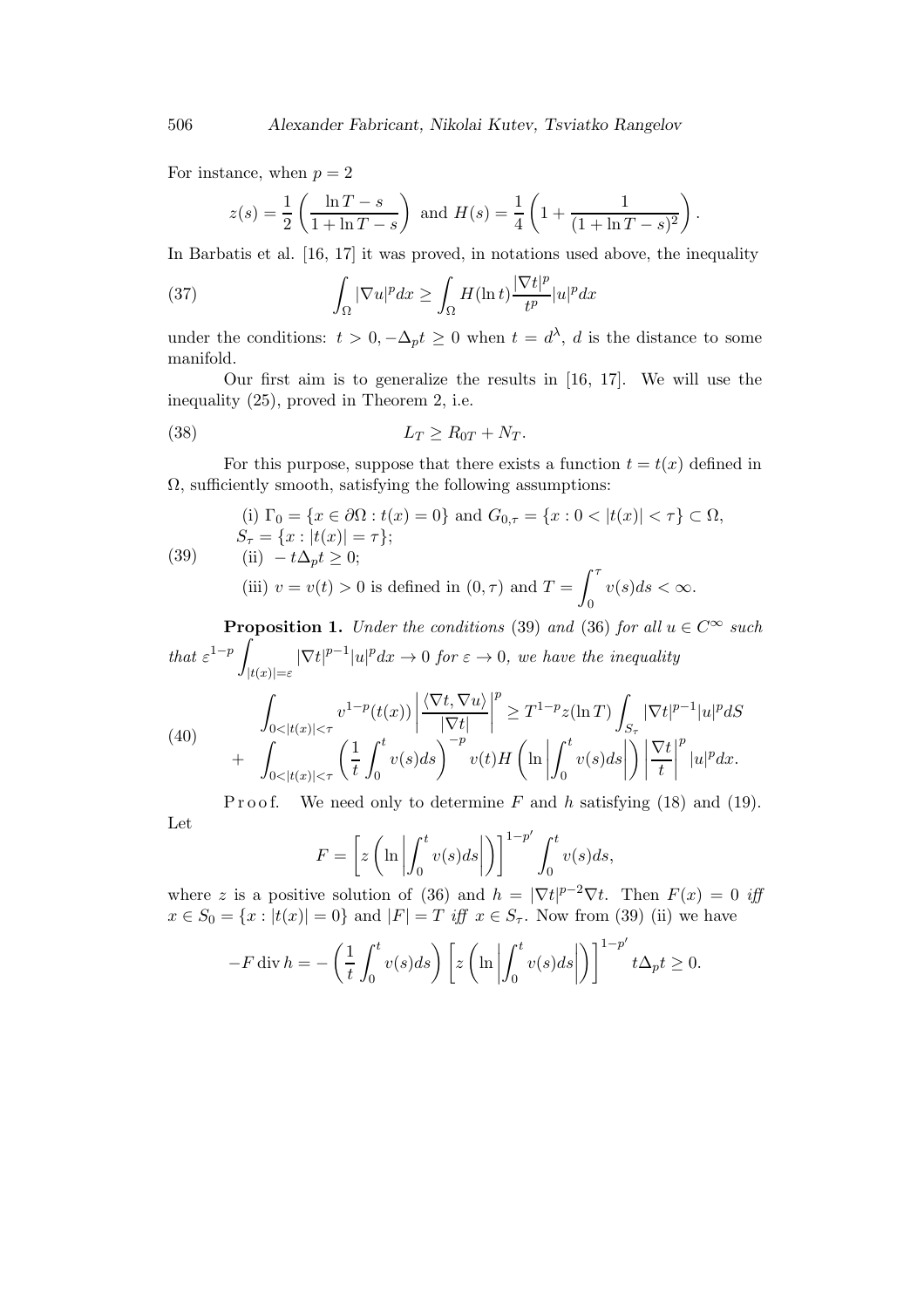Also

$$
\nabla F = v(t) \left[ z \left( \ln \left| \int_0^t v(s) ds \right| \right) \right]^{1-p'} + (1-p') \left[ z \left( \ln \left| \int_0^t v(s) ds \right| \right) \right]^{-p'} z' \left( \ln \left| \int_0^t v(s) ds \right| \right) \nabla t,
$$

and using (36) we get

$$
\langle \nabla F, h \rangle = \left( -1 - \frac{H}{p-1} z^{-p'} \right) v |\nabla t|^p > 0.
$$

So, from the definition of  $w$  in  $(22)$  we obtain

$$
w = (p-1)(h\nabla F - v|h|^{p'})|F|^{-p}
$$
  
\n
$$
= (p-1)v \left| \int_0^t v(s)ds \right|^{-p} z^{p'} [z^{1-p'} + (1-p')z^{-p'}z' - 1] |\nabla t|^p
$$
  
\n
$$
= v \left| \frac{1}{t} \int_0^t v(s)ds \right|^{-p} Pz |\nabla t|^p
$$
  
\n
$$
= v \left| \frac{1}{t} \int_0^t v(s)ds \right|^{-p} H \left( \ln \left| \int_0^t v(s)ds \right| \right) |\nabla t|^p \ge 0.
$$

Finally applying (25) in Theorem 2 we get (40).  $\Box$ 

The result in Proposition 1 is a generalization of that in  $Ne\hat{c}as[4]$ , Kufner[5], Wannebo [6], see inequality (5).

**Example 5.** If  $v(t) = t^{\beta-1}$ ,  $\beta > 0$ , the weight in the left hand side of (40) becomes  $v^{1-p}(t) = t^{\alpha}$  and  $\alpha = (\beta - 1)(1 - p) < p - 1$ . Let z in (36) is a constant,  $z = \left(\frac{1}{z}\right)$  $p^{\prime}$  $\int^{p-1}$ , then  $Pz = H = \left(\frac{1}{\epsilon}\right)$  $p^{\prime}$  $\Big)^p$  and since  $|t|^{-p}\left(\frac{1}{t}\right)$ t  $\int_0^t$  $\mathbf{0}$  $v(s)ds$ <sup>-p</sup> $v(t)|\nabla t|^p = \beta^pt^{\alpha-p}|\nabla t|^p,$ 

inequality (40) becomes

(41) 
$$
\int_{0<|t(x)|<\tau} t^{\alpha} \left| \frac{\langle \nabla t, \nabla u \rangle}{|\nabla t|} \right|^{p} \geq \tau^{1-p} \left( \frac{1}{p'} \right)^{p-1} \int_{S_{\tau}} |\nabla t|^{p-1} |u|^{p} dS + \left( \frac{\beta}{p'} \right)^{p} \int_{0<|t(x)|<\tau} |\nabla t|^{p+\alpha-p} |u|^{p} dx.
$$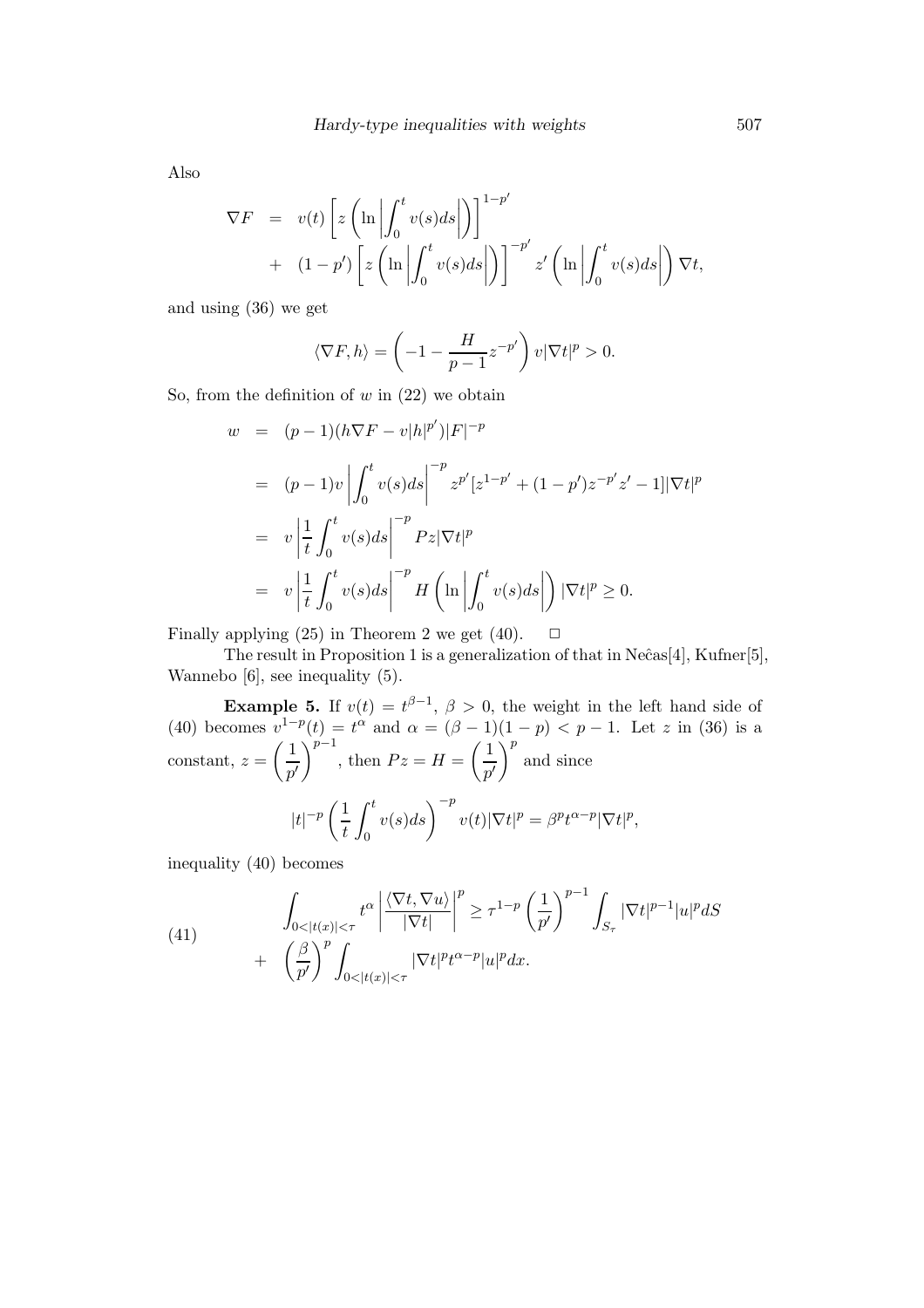Note that  $\left(\frac{\beta}{\gamma}\right)$  $p^{\prime}$  $\bigg\}^p = \bigg(\frac{p-1-\alpha}{n}\bigg)$ p  $\bigg)$ <sup>p</sup>. For the special case  $t(x) = d(x) = \text{dist}(x, \partial \Omega),$ so  $|\nabla d| = 1$  in the strip  $\Omega_{\tau} = \{x : 0 < d(x) < \tau\}$ , the inequality (41) is

(42) 
$$
\int_{\Omega_{\tau}} d^{\alpha}(x) |\langle \nabla d(x), \nabla u \rangle|^p dx \ge \left(\frac{1}{\tau p'}\right)^{p-1} \int_{S_{\tau}} |u|^p dS + \left(\frac{p-1-\alpha}{p}\right)^p \int_{\Omega_{\tau}} d^{\alpha-p}(x) |u|^p dx.
$$

and is a generalization of inequality (5).

Here the following question arises: are the conditions on  $\partial\Omega = \Gamma_0$  in the studies above enough to conclude that from assumptions (39) (i), (ii) it follows  $\left| \text{that} \right|$  $\nabla t$ t  $\begin{array}{c} \begin{array}{c} \begin{array}{c} \end{array}\\ \begin{array}{c} \end{array} \end{array} \end{array}$  $\geq \frac{C}{I}$  $\frac{1}{d_{\Gamma_0}}$ , where  $d_{\Gamma_0}$  is the distance to  $\Gamma_0$ ?

4.2. Inequalities with double singularities. We will show how to choose functions h and F satisfying  $(18)$ ,  $(19)$ , in order to apply inequality  $(26)$ in Theorem 2. Let us use the following notation:  $\alpha$  is a subset of numbers  $\{1, 2, \ldots, n\}; [\alpha]$  is the number of elements in  $\alpha$ ;  $X_{\alpha}$  is an element of  $R^{|\alpha|}$ ;  $|X_{\alpha}|$ is the length of vector  $X_{\alpha}$ .

Let  $\varphi(s)$  be a nondecreasing  $C^1(R_+)$  function, such that the function  $s^{-\delta}\varphi(s)$  for  $1 > \delta > 0$ , is increasing in a neighborhood of  $s = 1$  and

(43) 
$$
s^{-\delta}\varphi(s) = 0 \quad \text{iff} \quad s = 1.
$$

Fix  $\alpha, \beta$  such that  $\alpha \cap \beta \neq \emptyset$  and let function  $\mu = \mu(x) \in C^1(\Omega)$ ,  $\mu(x) > 0$  is such that  $\langle X_\alpha, \nabla \mu(x) \rangle \leq 0$ . Define

(44) 
$$
h = |X_{\alpha}|^{-[\alpha]}X_{\alpha}, \quad F = |X_{\beta}|^{-\delta}\varphi\left(\frac{|X_{\beta}|}{\mu(x)}\right), \quad \Gamma_0 = \{|X_{\beta}| = \mu(x)\}.
$$

Conditions (18), (19) for h and F are satisfied, indeed:

$$
\operatorname{div} h = -[\alpha] |X_{\alpha}|^{-[\alpha]-2} \frac{\langle X_{\alpha}, X_{\alpha} \rangle}{|X_{\alpha}|} + [\alpha] |X_{\alpha}|^{-[\alpha]} = 0,
$$
  

$$
\nabla_{\beta} F = |X_{\beta}|^{-\delta} \varphi'(s) \left[ \frac{X_{\beta}}{|X_{\beta}| \mu(x)} - \frac{X_{\beta}}{\mu^2(x)} \nabla \mu(x) \right] - \delta \varphi(s) |X_{\beta}|^{-\delta - 2} X_{\beta},
$$
  

$$
\nabla_{\beta'} F = -|X_{\beta'}|^{1-\delta} \varphi'(s) \frac{\nabla_{\beta'} \mu}{\mu^2}, \quad s = \frac{|X_{\beta}|}{\mu(x)}
$$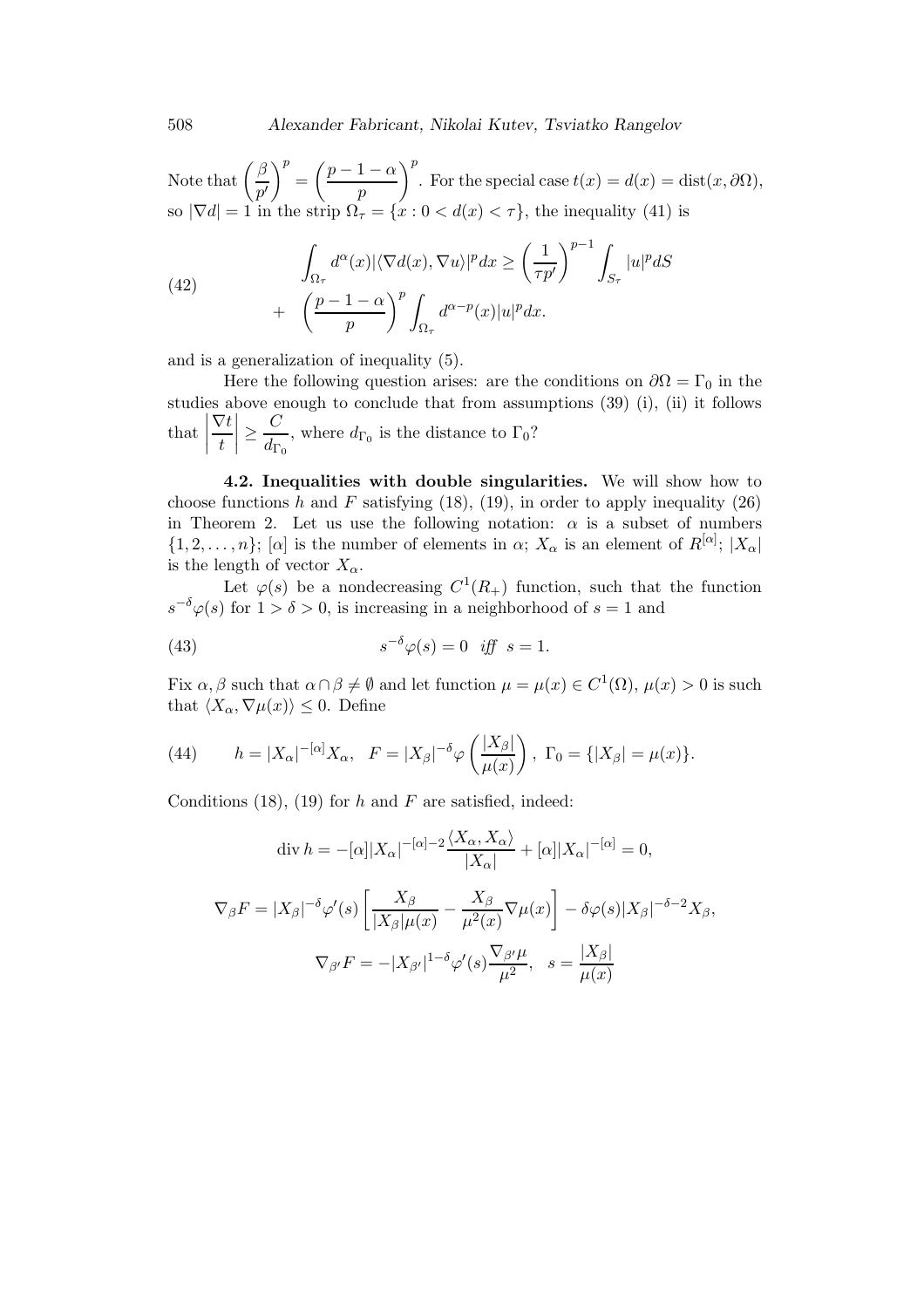where  $\nabla_{\beta}$  and  $\nabla_{\beta'}$  are gradients with respect to  $\beta$  and  $\beta'$  variables,  $\beta \cap \beta' = \emptyset$ ,  $\beta \cup \beta' = (1, \ldots, n)$ . Then

(45) 
$$
\langle h, \nabla F \rangle \ge (s\varphi' - \delta\varphi)|X_{\alpha}|^{-[\alpha]}|X_{\beta}|^{-\delta - 2}|X_{\alpha \cap \beta}|^{2} > 0
$$

since  $\varphi'(s) \geq 0$ ,  $\langle X_{\alpha}, \nabla_{\beta} \mu \rangle + \langle X_{\alpha}, \nabla_{\beta'} \mu \rangle = \langle X_{\alpha}, \nabla \mu \rangle \leq 0$ . Denote by V and W the weights in  $L_T$ ,  $K_T$  in Theorem 2

$$
V = (s\varphi' - \delta\varphi)^{1-p} |X_{\alpha}|^{p-[\alpha]} |X_{\beta}|^{(\delta+2)(p-1)} |X_{\alpha \cap \beta}|^{2(1-p)},
$$
  
\n
$$
W = (s\varphi' - \delta\varphi)|\varphi|^{-p} |X_{\alpha}|^{-(\alpha)} |X_{\beta}|^{\delta(p-1)-2} |X_{\alpha \cap \beta}|^{2}.
$$

Then we have:

(i) If  $\alpha \subset \beta$ :

$$
V = (s\varphi' - \delta\varphi)^{1-p} |X_{\alpha}|^{2-p-[{\alpha}]} |X_{\beta}|^{(\delta+2)(p-1)},
$$
  
\n
$$
W = (s\varphi' - \delta\varphi)|\varphi|^{-p} |X_{\alpha}|^{2-[{\alpha}]} |X_{\beta}|^{\delta(p-1)-2}.
$$

(ii) If  $\alpha \supset \beta$ :

$$
V = (s\varphi' - \delta\varphi)^{1-p} |X_{\alpha}|^{p-[{\alpha}]} |X_{\beta}|^{\delta(p-1)},
$$
  
\n
$$
W = (s\varphi' - \delta\varphi)|\varphi|^{-p} |X_{\alpha}|^{-[{\alpha}]} |X_{\beta}|^{\delta(p-1)}.
$$

(iii) If  $\alpha = \beta$ :

$$
V = (s\varphi' - \delta\varphi)^{1-p} |X_{\alpha}|^{p-[\alpha]+\delta(p-1)},
$$
  
\n
$$
W = (s\varphi' - \delta\varphi)|\varphi|^{-p}|X_{\alpha}|^{-[\alpha]+\delta(p-1)}.
$$

So for  $u \in C^{\infty}_{\Gamma_0}$  applying inequality (26) in Theorem 2 we have:

Proposition 2. The inequality holds:

(46) 
$$
\int_{G_{0,T}} V \left| \frac{\langle h, \nabla u \rangle}{|h|} \right|^p dx \ge \left(\frac{1}{p'}\right)^p \int_{G_{0,T}} W |u|^p dx.
$$

A particular case of (46), considered in Fabricant et al. [22] is with  $\alpha = \beta = (1, \ldots, n)$ , i.e.  $X_{\alpha} = X_{\beta} = x$ ,  $[\alpha] = n$ ,  $|X_{\alpha}| = |x|$  and

$$
\langle x, \nabla \mu \rangle \leq 0, \quad g(s) = \begin{cases} \frac{1-s^k}{k}, & k \neq 0 \\ \ln \frac{1}{s}, & k = 0 \end{cases}
$$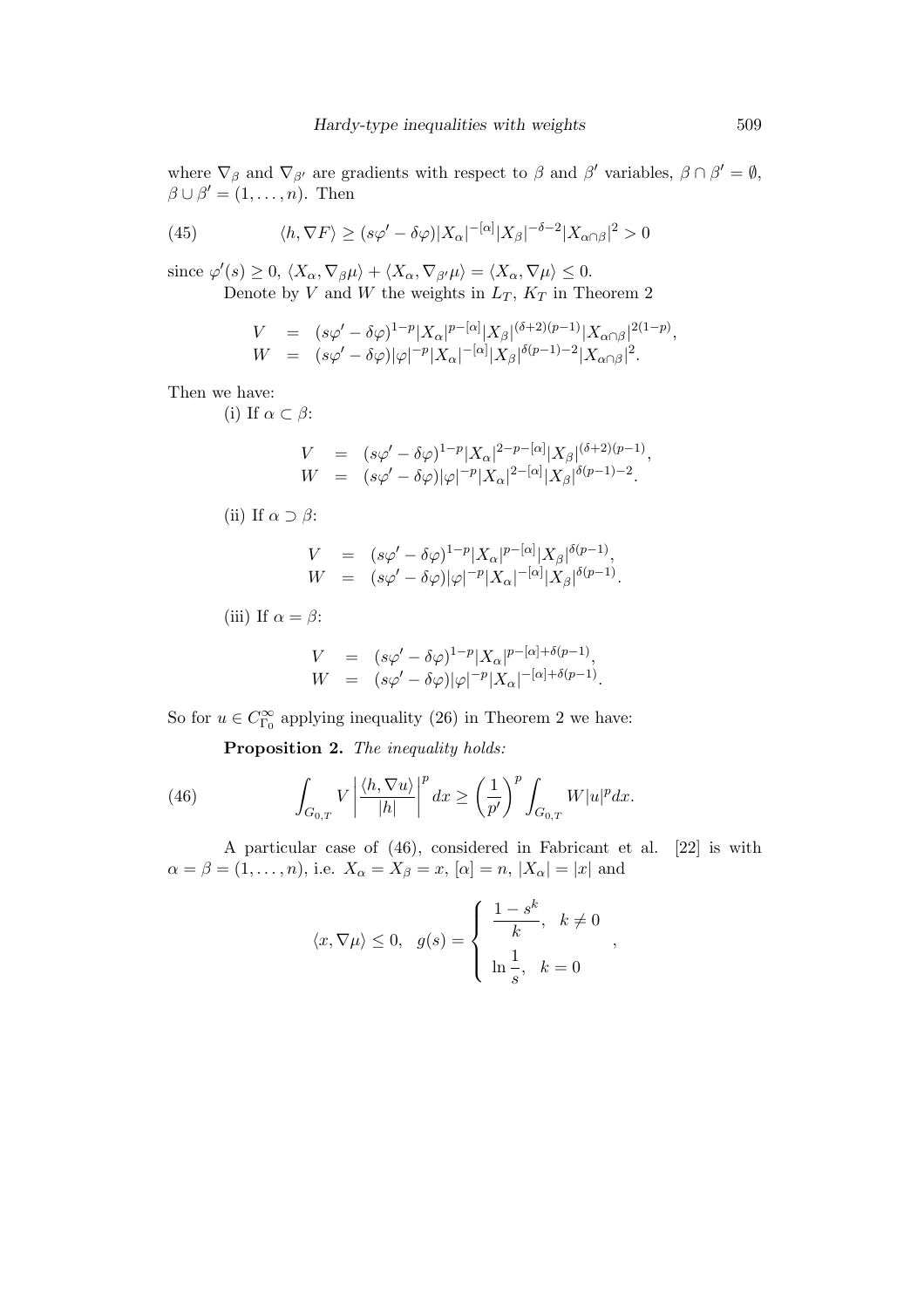510 *Alexander Fabricant, Nikolai Kutev, Tsviatko Rangelov*

$$
\Omega = \{x : s = \frac{|x|}{\mu(x)} \in (\sigma_1, \sigma_2), 0 \le \sigma_1 \le 1 \le \sigma_2 \le \infty\}.
$$

Then for  $b > 0$ 

(47) 
$$
\int_{\Omega} \left| g\left(\frac{|x|}{\mu(x)}\right) \right|^{(b-1)(1-p)} |x|^{p-n+kb(p-1)} |\nabla u|^p dx
$$

$$
\geq \left(\frac{b}{p'}\right)^p \int_{\Omega} \left| g\left(\frac{|x|}{\mu(x)}\right) \right|^{b(1-p)-1} |x|^{-n+kb(p-1)} |u|^p dx, u \in C_{\Gamma_0}^{\infty}.
$$

If  $\langle x, \nabla \mu(x)\rangle = 0$  then the *ε*-sharpness of (46) is a consequence of Theorem 3 when  $\varphi = -\frac{1}{l}$  $\frac{1}{b}|g|^{b-1}g$  and  $\delta = kb$ . Indeed, we have to check (43) and (45). Since  $sg' = kg - 1 < 0$  we get  $s\varphi' - \delta\varphi = |g|^{b-1}(1 - kg) + k|g|^{b-1}g = |g|^{b-1} > 0$  and (45) is satisfied. From the equality  $s^{-\delta} |\varphi(s)| = \frac{1}{t}$  $\frac{1}{b} s^{-kb} |g(s)|^b = 0$  and the definition of  $g(s)$  it follows that  $s^{-\delta}|\varphi(s)| = 0$  iff  $s = 1$ , i.e. (43) holds. Thus with the above choice of  $\varphi$  and  $\delta$ , (46) and correspondingly (47) is  $\varepsilon$ -sharp.

**Example 6.** With  $b = 1$ ,  $k = \frac{n-p}{n-1}$  $\frac{p}{p-1} \neq 0$ ,  $\mu(x) = 1$ ,  $\Omega = \{|x| < 1\} = B_1$ , the inequality (47) becomes

(48) 
$$
\int_{B_1} |\nabla u|^p dx \ge \left(\frac{n-p}{p}\right)^p \int_{B_1} \frac{|u|^p}{|x|^p (1-|x|^k)^p} dx, u \in C_0^{\infty}(B_1).
$$

Let us note that in (48) there are no relations between n and  $p > 1$  and since  $1-|x|^k \leq 1$ , inequality (48) improves inequality (7), see [22].

Acknowledgement. The authors thank the referees for various remarks and suggestions which have improved the final version of the paper.

#### R E F E R E N C E S

- [1] G. HARDY. Note on a theorem of Hilbert. *Math. Zeitschr.* **6** (1920), 314–317.
- [2] E. Davies. A review of Hardy inequalities. In: The Mazya anniversary collection. Vol. 2: Rostock conference on functional analysis, partial differential equations and applications (Eds J. Rossmann et al.) Rostock, Germany, August 31–September 4, 1998. Oper. Theory, Adv. Appl. vol. 110. Basel, Birkhäuser, 1999, 55–67.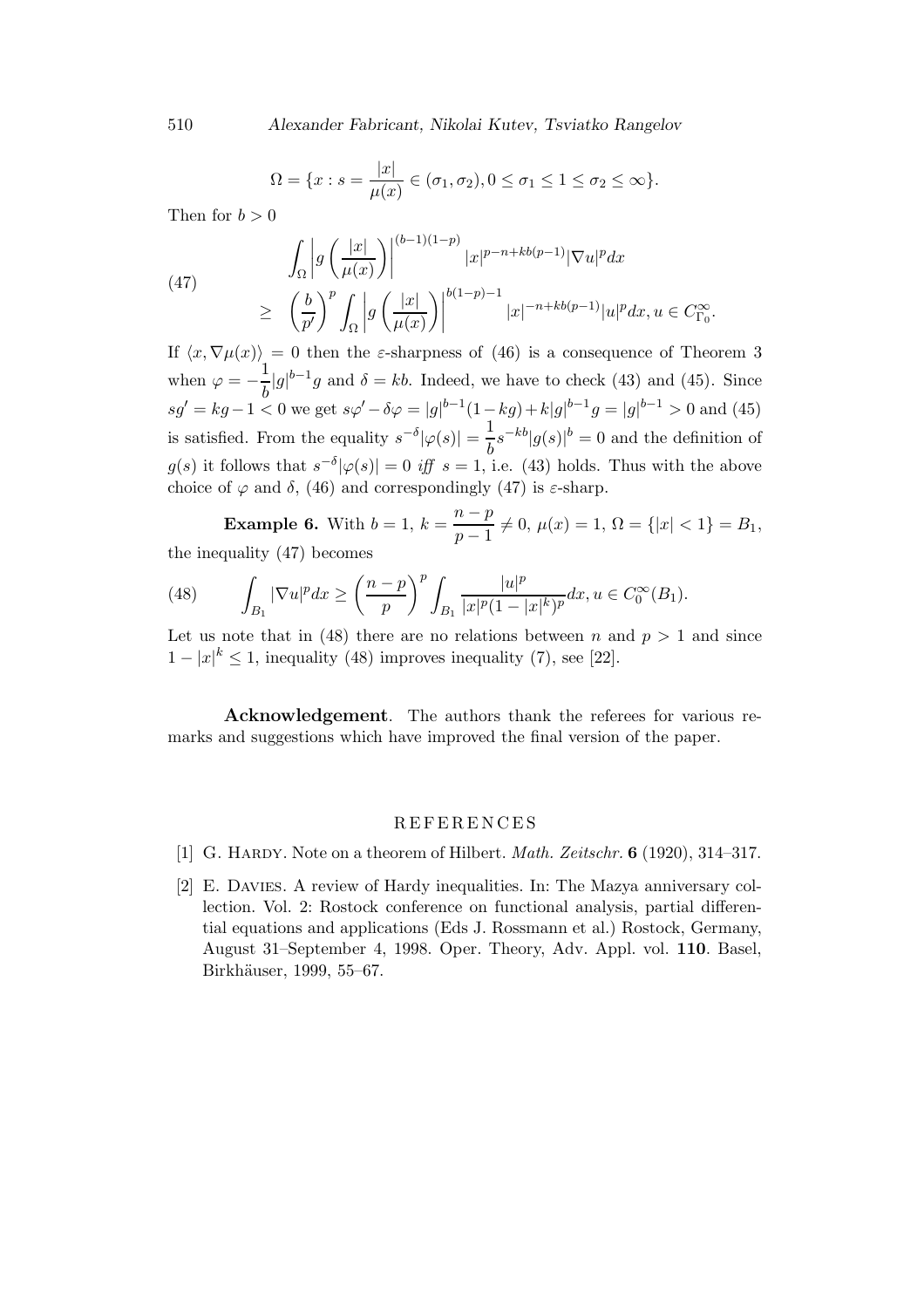- [3] B. Opic, A. Kufner. Hardy-type Inequalities. Pitman Research Notes in Math. vol. 219. Harlow, Longman Scientific & Technical; New York, John Wiley & Sons, Inc., 1990.
- [4] J. NECAS. Sur une méthode pour résoudre les équations aux dérivées partielles du type elliptique, voisine de la variationnelle. Ann. Sc. Norm. Super. Pisa, Sci. Fis. Mat., III. Ser. 16 (1962), 305–326.
- [5] A. Kufner. Weighted Sobolev Spaces. A Wiley-Interscience Publication. Chichester etc., John Wiley & Sons, 1985.
- [6] A. WANNEBO. Hardy inequalities and imbedding in domains generalizing  $C^{0,\lambda}$  domains. Proc. Amer. Math. Soc., **122**, 4 (1994), 1181–1190.
- [7] V. G. Maz'ja. Sobolev Spaces. Springer Verlag, Berlin, 1985.
- [8] P. Hajlasz. Pointwise Hardy inequalities. Proc. Amer. Math. Soc., 127, *2* (1999), 417–423.
- [9] A. ANCONA. On strong barriers and inquality of Hardy for domains in  $\mathbb{R}^n$ . J. London Math. Soc., II Ser. 34 (1986), 274–290.
- [10] J. L. Lewis. Uniformly fat sets. Trans. Amer. Math. Soc. 308, *1* (1988), 177–196.
- [11] P. Koskela, J. Lehrback. Weighted pointwise Hardy inequalities. J. London Math. Soc., II Ser., 79, *3* (2009), 757–779.
- [12] J. LERAY. Etude de diverses équationes integralès, nonlinéaires et de quelques problèmes que pose l'hydrodynamique. J. Math. Pures Appl.,  $12$ (1933), 1–82.
- [13] I. Peral, J. Vazquez. On the stability or instability of the singular solution of the semilinear heat equation with exponential reaction term. Arch. Ration. Mech. Anal., 129, *3* (1995), 201–224.
- [14] H. Brezis, J. Vazquez. Blow-up solutions of some nonlinear elliptic problem. Rev. Mat. Univ. Complutense Madr. 10, *2* (1997), 443–469.
- [15] Admurthi, S. Filippas, A. Tertikas. On the best constant of Hardy– Sobolev inequalities. *Nonlinear Anal.*, *Theory Methods Appl.* **70**, *8* (2009), 2826–2833.